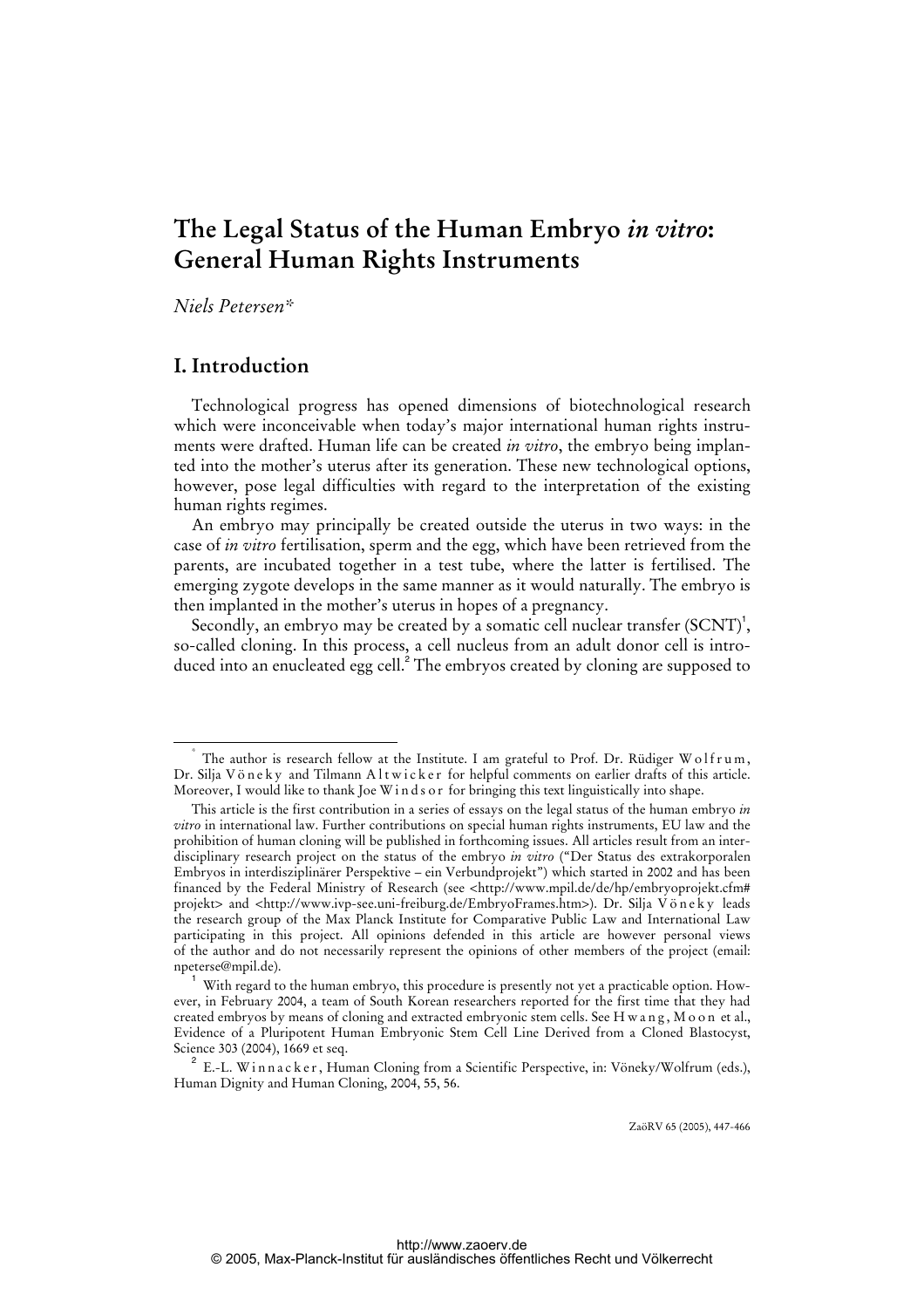be used for the extraction of embryonic stem cells (ES cells), which may serve for research purposes.<sup>3</sup>

However, creation and utilisation of embryos *in vitro* pose difficulties in legal and in ethical respects. If embryos are used for the extraction of embryonic stem cells, they have to be destroyed<sup>4</sup> and therefore lose their potentiality to develop into a human being. Furthermore, the technique of *in vitro* fertilisation allows a preimplantation genetic diagnosis (PGD), a diagnostic procedure which is performed in order to test the embryo for genetic diseases before implantation.<sup>5</sup> Embryos with identified genetic diseases are not implanted into the uterus and therefore have no opportunity to develop any further.

These procedures raise the question whether there are any restrictions on such a utilisation of embryos under public international law. In the course of this analysis, we will concentrate on whether and how the embryo *in vitro* is protected under general human rights instruments.

The analysis will be carried out in two steps: firstly, a general normative standard of protection will be elaborated (II.) and then, secondly, applied to the most debated practical issues in relation to the embryo *in vitro*, such as PGD and scientific research with embryonic stem cells (III.).

# **II. Normative Standards**

Considering the protection of the embryo *in vitro* under general human rights law, primarily two principles are discussed. There is, on the one hand, the right to life (1.) as ensured by several universal and regional human rights treaties. On the other hand, one has to take into account the debate on the existence and scope of a guarantee of human dignity under international law (2.).

# **1. Protection of Human Life**

## **a. Covenant on Civil and Political Rights**

The main standard for the protection of human life in general international law is Art. 6 of the Covenant on Civil and Political Rights (CCPR).<sup>6</sup> In its first paragraph the norm prescribes that "every human being has the inherent right to life". However, the wording of the norm does not define the term "human being".

<sup>3</sup> With regard to the advantages of using cloned ES cells in comparison to ES cells extracted from *in vitro* fertilisation, see ibid., 58.

<sup>4</sup> German Research Foundation (ed.), Research with Human Embryonic Stem Cells, 2003, 80.

<sup>5</sup> For technical details see W. Lissens/K. Sermon, Preimplantation Genetic Diagnosis: Current Status and New Developments, Human Reproduction 12 (1997), 1756 et seq.

<sup>&</sup>lt;sup>6</sup> International Covenant for Civil and Political Rights, adopted on 19 December 1966, reprinted in: UNTS 999, 171.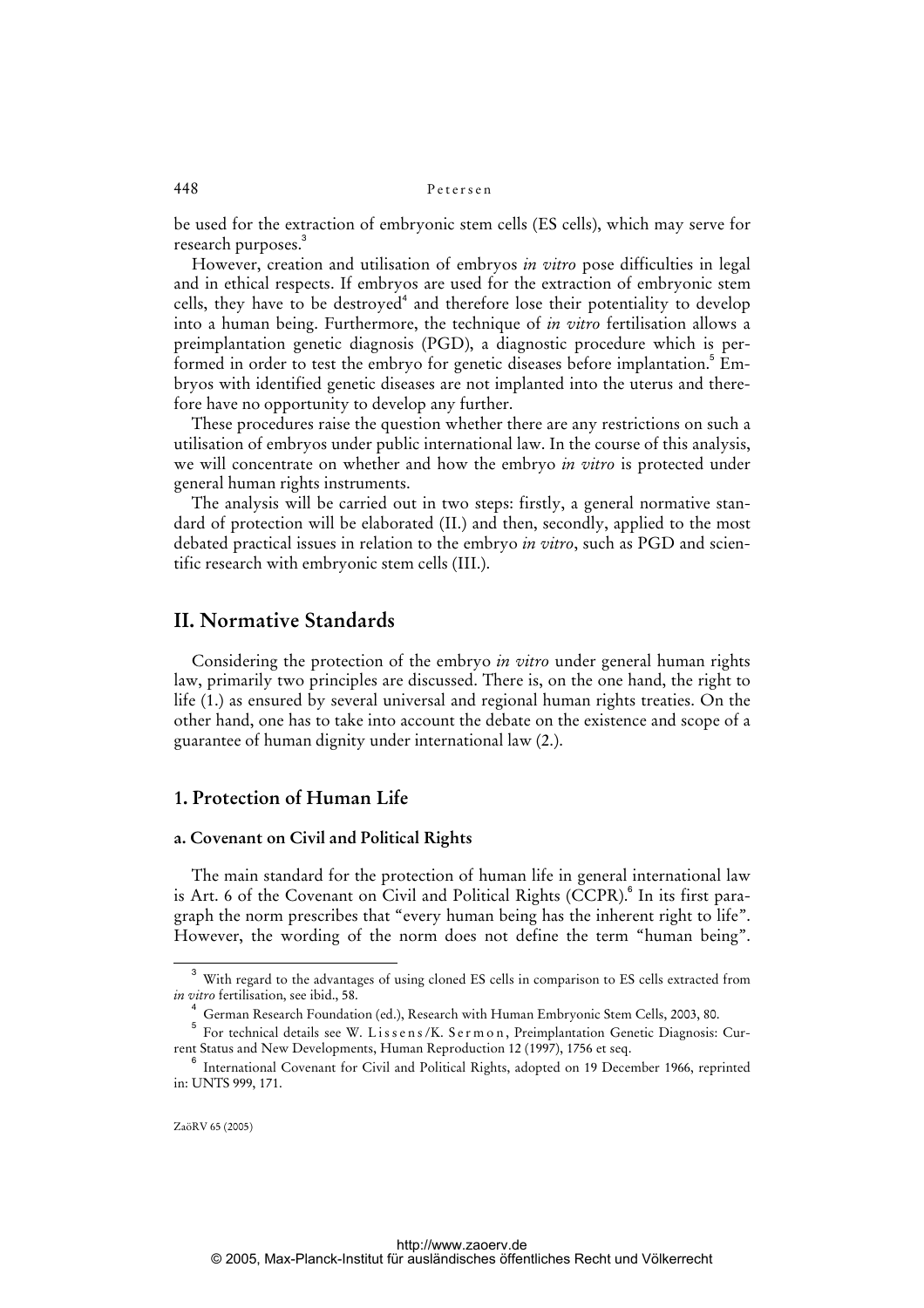Whether the embryo generated *in vitro* is covered by this provision depends on whether such an embryo can be conceived of as a human being.

#### aa. Full Protection of the Embryo

Some authors argue that biological research has revealed that human life begins with the moment of conception. In order to achieve a maximum protection of human rights, the scope of Art. 6 CCPR therefore has to include unborn life.<sup>7</sup> As any differentiation after the moment of conception would be arbitrary, all forms of human life, the born as well as the unborn, have to be covered by the same level of protection.<sup>8</sup>

Such an interpretation would, however, have far reaching consequences – in particular with regard to the admissibility of liberal legislation on abortion. As Art. 6 CCPR contains a clawback clause, according to which the right to life may be restrained if the restriction is not arbitrary, the provision does not guarantee an absolute right to life.<sup>9</sup> But the said clawback clause alludes to the rule of law, of which the principle of proportionality is one major element. Therefore, an intentional deprivation of life is only allowed if it is proportional and equivalent. One can hardly conceive of an equivalent purpose other than the protection of human life which could empower state authorities to deprive a person of his or her own life.<sup>10</sup> If this standard were transferred to all forms of unborn life, not only would research with embryonic stem cells infringe upon Art. 6 CCPR, but the legality of liberal aborti laws would also be highly debatable.

Therefore, by extending the protection of Art. 6 CCPR in an equivalent manner to unborn life from the moment of conception, a broad meaning would be ascribed to the term human being. Such an interpretation is however not compulsive. Expressions have no inherent meaning, but are representative of reality.<sup>11</sup> Consequently, they have to be interpreted in the context of their application. This context is created by those who use language as means of communication. International treaties are drafted by representatives of the states participating in the negotiations. Consequently, the states principally have the power to define the terms

<sup>7</sup> T. D e s c h , The Concept and Dimensions of the Right to Life (as defined in International Standards and in International and Comparative Jurisprudence), ÖZÖR 36 (1985), 77, 96.

 $^8\,$  With respect to this line of argumentation see in general C. <code>Starck</code> , The Human Embryo is a Person and not an Object, in: Vöneky/Wolfrum, op. cit. (note 2), 63, 65; E. S c h o c k e n h o f f, Zum moralischen und ontologischen Status des Embryos, in: Damschen/Schönecker (eds.), Der moralische Status menschlicher Embryonen, 2002, 11, 28; E.-W. B ö c k e n f ö r d e , Menschenwürde als normatives Prinzip, JZ (2003), 809, 812.

<sup>&</sup>lt;sup>9</sup> A. Redelbach, Protection of the Right to Life by Law and by Other Means, in: Ramcharan (ed.), The Right to Life in International Law, 1985, 182, 189.

Desch, supra note 7, 107; C.K. Boyle, The Concept of Arbitrary Deprivation of Life, in: Ramcharan, op. cit. (note 9), 221, 241. An exception is the admissibility of the death penalty, which is expressly prescribed in Art. 6 (6) CCPR.

<sup>&</sup>lt;sup>11</sup> S. B e a u l a c, The Power of Language in the Making of International Law, 2004, 8.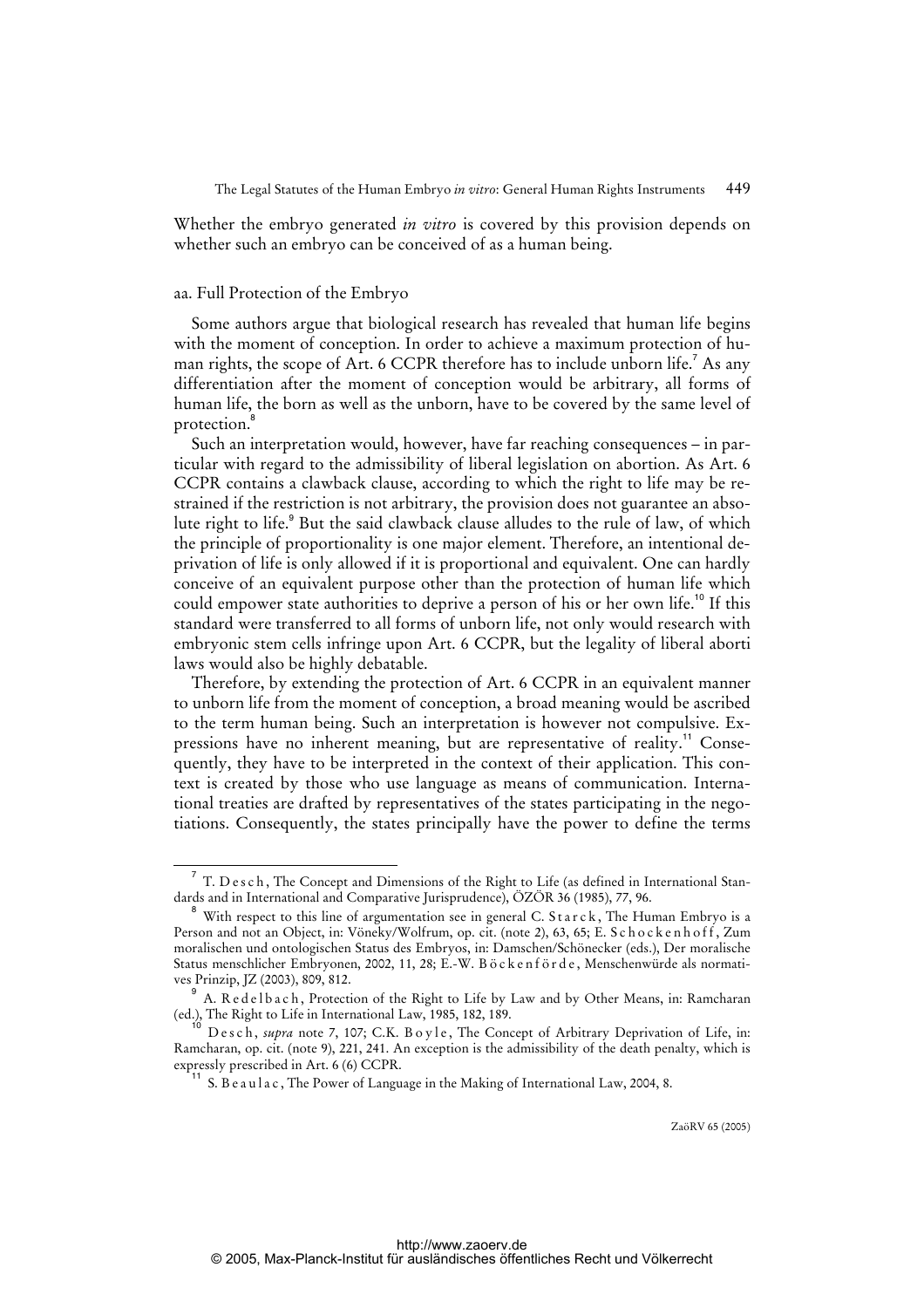used in international legal instruments.<sup>12</sup> According to Art. 32 of the Vienna Convention on the Law of Treaties (VCLT)<sup>13</sup>, the interpretation may thus be based on the *travaux préparatoires* if the objective methods mentioned in Art. 31 VCLT fail to clarify the meaning of a term.

While elaborating the CCPR, a group of five states, including Belgium, Brazil, El Salvador, Mexico and Morocco, proposed formulating Art. 6 in such a way that human life is protected from the moment of conception.<sup>14</sup> However, this proposal has been rejected by the majority of states. They argued that it would be scientifically impossible to exactly determine the moment of conception.<sup>15</sup> Even more important may have been the existence of differences in internal legislations:<sup>16</sup> some states having liberal regulations on abortion feared – not without reason – that these might be incompatible with a broad protection of human life. Therefore, the *travaux préparatoires* reveal that an equal protection of born and unborn life has not been intended.<sup>17</sup>

#### bb. Gradual Protection of Unborn Life

#### (1) Systematics of Art. 6 CCPR

But, although unborn life does not enjoy the same level of protection under Art. 6 CCPR as born human beings, the reference to the *travaux préparatoires* does not discard the possibility of a gradual protection of unborn life under Art. 6 (1) CCPR. In fact, Art. 6 (5) CCPR stipulates that a "sentence of death ... shall not be carried out on pregnant women". As there is no reason to privilege the interests of a woman just because of her pregnancy, this provision aims to protect the foetus. Therefore, a certain, gradual level of protection is implicitly also conceded to unborn life.<sup>18</sup>

Point of departure for a differentiation in the level of protection in the wording of Art. 6 CCPR is the clawback clause. As it appeals to elements of equivalence

<sup>&</sup>lt;sup>12</sup> Cf. Q.D. N g u y e n /P. D a ill e r /A. P e ll e t, Droit international public, 7<sup>th</sup> ed., 2002, no. 168.

<sup>&</sup>lt;sup>13</sup> Vienna Convention on the Law of Treaties, adopted on 23 May 1969, reprinted in: ILM 8 (1969), 679.

 $14$  UN Doc. A/C.3/L.654.

<sup>15</sup> B.G. R a m c h a r a n , The Concept and Dimensions of the Right to Life, in: id., op. cit. (note 9),  $1, 51$ <sub>16</sub>

<sup>16</sup> R e d e l b a c h , *supra* note 9, 198.

<sup>&</sup>lt;sup>17</sup> Y. Dinstein, Right to Life, Physical Integrity, and Liberty, in: Henkin (ed.), The International Bill of Rights, 1981, 114, 122; M. N o w a k , CCPR Commentary, 1993, Art. 6, para. 35; M.K. Eriksson, The Legal Position of the Unborn Child in International Law, GYIL 36 (1993), 86, 104; H. Haßmann, Embryonenschutz im Spannungsfeld internationaler Menschenrechte, staatlicher Grundrechte und nationaler Regelungsmodelle zur Embryonenforschung, 2003, 28.

<sup>&</sup>lt;sup>18</sup> Likewise W. Peukert, Human Rights in International Law and the Protection of Unborn Human Beings, in: Matscher/Petzold (eds.), Protecting Human Rights: The European Dimension. Studies in Honour of Gérard J. Wiarda, 1988, 511; G. Cohen-Jonathan, La convention européenne des droits de l'homme, 1989, 281.

ZaöRV 65 (2005)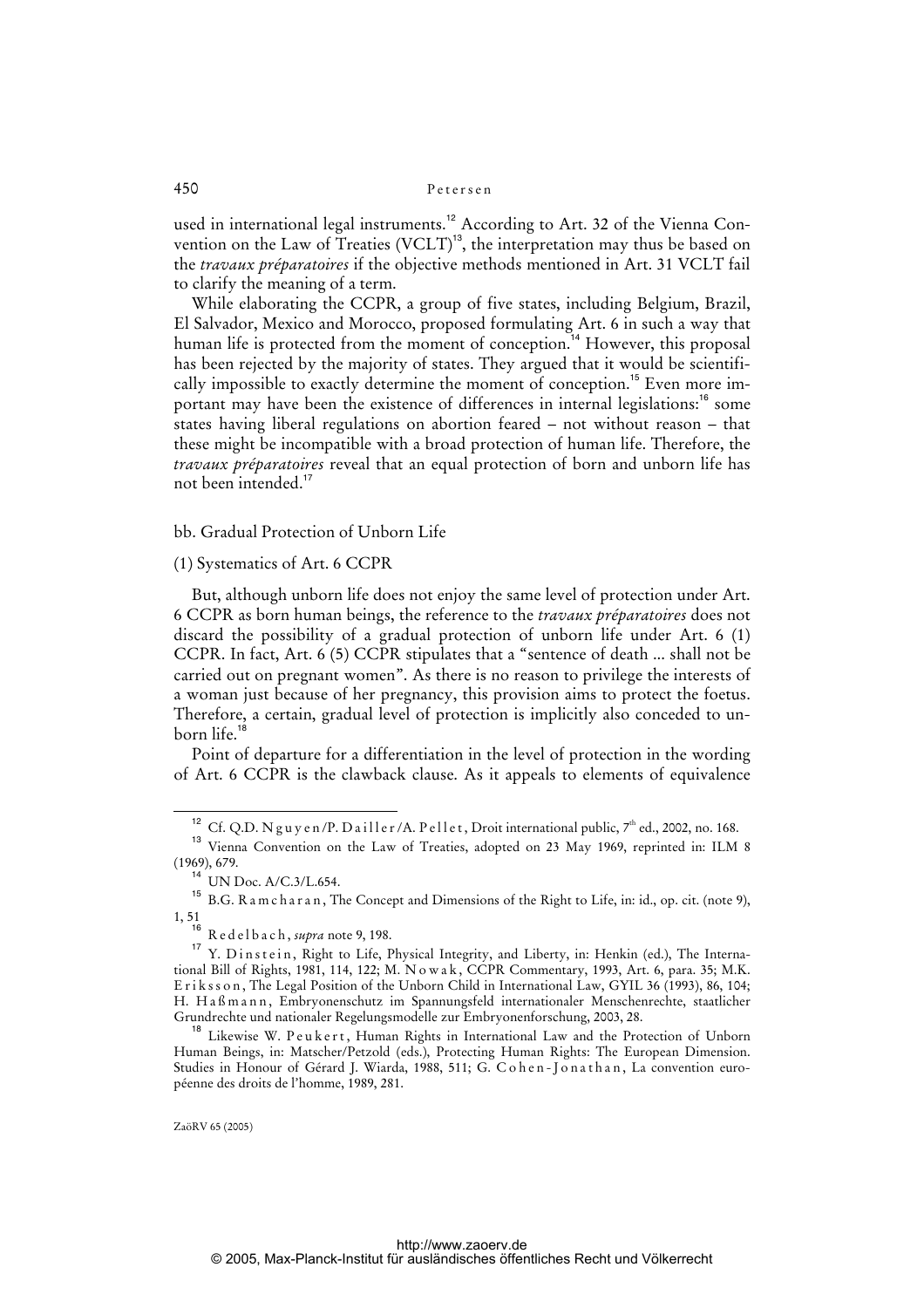and proportionality, the wording allows a certain flexibility with regard to the means for which the killing of "human life" may be permitted. If unborn life enjoys only gradual protection, a greater range of purposes has to be accepted than just the protection of human life.

But where does this protection start and how far does it reach? Does it also cover the embryo *in vitro*? According to the wording of Art. 6 (1) CCPR the right to life is an inherent human right. The term "inherent" expresses the conviction of the state parties that Art. 6 (1) CCPR only codifies an already existing, prepositive right and therefore alludes to moral values and natural law.<sup>19</sup> It can therefore not be interpreted in an isolated manner, by simply referring to the wording and genesis of a norm. On the contrary, by using an indeterminate terminology and the allusion to extralegal elements the authors in the drafting process have delegated the concretisation to a certain extent to the underlying ethical discourse, which has consequently to be taken into account by the legal discussion.<sup>20</sup> Ethical considerations shall therefore guide the following attempt of concretisation.

However, one has to be aware of the dangers of introducing moral arguments into the legal discourse. Ethical decisions can seldom if ever be derived from general principles by purely logical reasoning; $^{21}$  they are to a great extent influenced by personal evaluations.<sup>22</sup> The result, therefore, also depends on the person taking the decision. Consequently, the legitimacy of a decision cannot solely be based on the apparent argumentative power of persuasion. Rather, procedural legitimacy is needed, in order to ensure the quality of the moral decision by institutional means.<sup>23</sup>

Such procedural legitimacy may be derived from the scientific discourse. This presupposes, however, that a prevailing tendency can be identified. If such a prevalent tendency does not exist, a certain interpretation of a legal norm may not be predetermined by ethical argumentation.<sup>24</sup> The decision has rather to be taken in the political process.

Consequently, if the ethical discussion is undecided, the provision has to be interpreted rather restrictively in order not to predetermine the process of political decision-making.<sup>25</sup> Otherwise, political decisions would be bound by non-compulsive legal interpretations. As, however, the political process is the legitimate origin of ethically relevant rules, such a procedure would lack the necessary legitimacy.

<sup>19</sup> R e d e l b a c h , *supra* note 9, 184.

<sup>20</sup> Cf. D. v. d. P f o r d t e n, Was ist und wozu Rechtsphilosophie?, JZ (2004), 157, 163.

<sup>&</sup>lt;sup>21</sup> D. S o l t e r et al., Embryo Research in Pluralistic Europe, 2003, 232 et seq.

<sup>&</sup>lt;sup>22</sup> A. T s c h e n t s c h e r , Prozedurale Theorien der Gerechtigkeit, 2000, 267.

<sup>23</sup> See N. P et er s e n, Europäische Verfassung und europäische Legitimität, HJIL 64 (2004), 429, 456 and 461.

Cf. S o l t e r et al., *supra* note 21, 234.

<sup>&</sup>lt;sup>25</sup> Cf. also A. B l e c k m a n n, Grundprobleme und Methoden des Völkerrechts, 1982, 91, who is generally reluctant with regard to the deduction of concrete norms from general principles.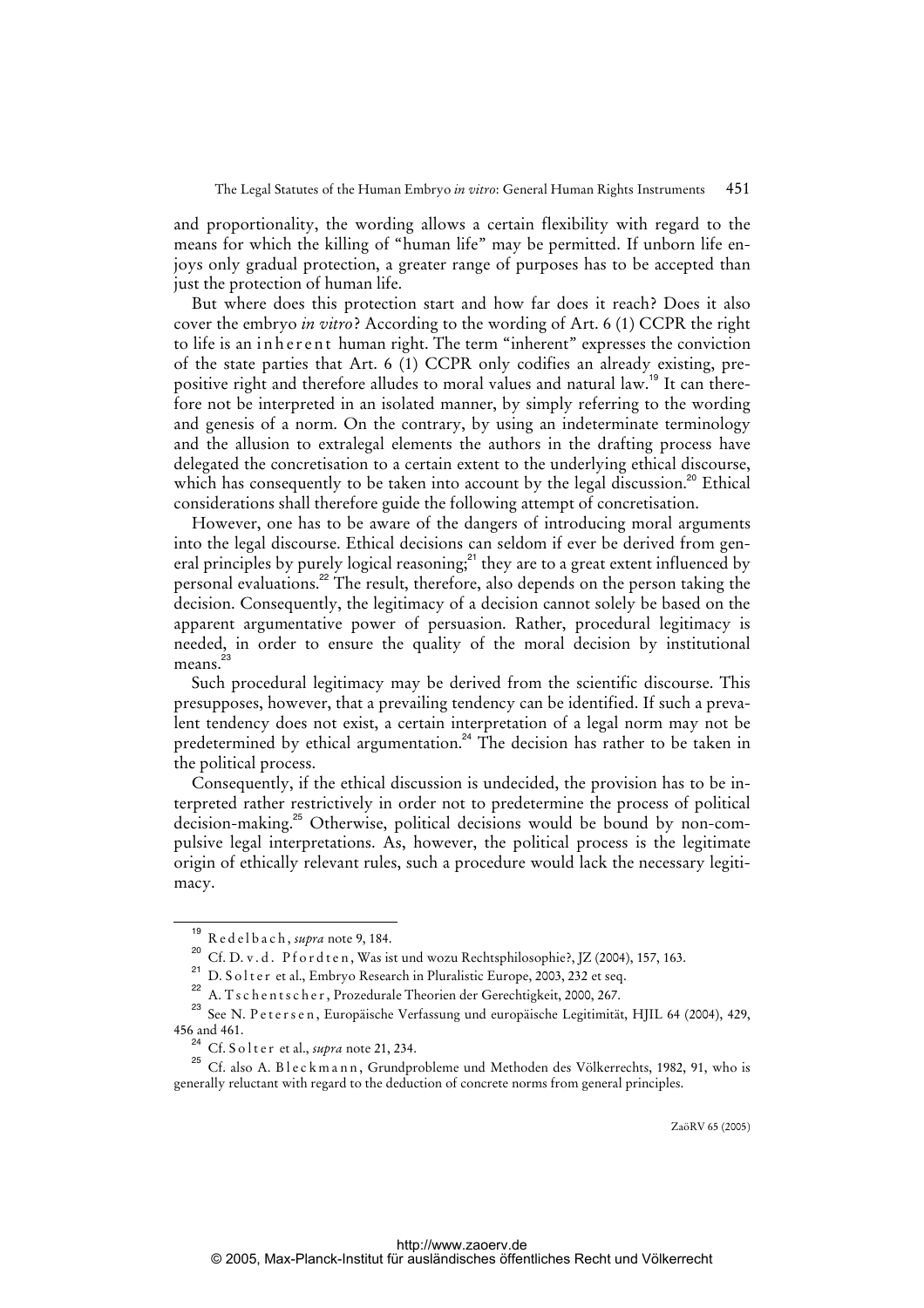(2) The Embryo *in vitro* as Member of the Human Species

There is no doubt that the human embryo, including the embryo generated *in vitro*, belongs to the human species. Therefore, some philosophers and legal scholars argue that the embryo as member of the human species should be the subject of a right to life (species argument).<sup>26</sup> However, mere biological facts alone do not permit the drawing of normative consequences.<sup>27</sup> A human being is not protected by human rights simply because it is a human being. Such an argumentation would be tautological because it would not explain why humans should altogether be subject to a human rights protection.<sup>28</sup> The reason for attributing human rights, such as the right of life, to human beings is rather due to the fact that humans possess certain characteristics and abilities, such as consciousness or reason. That does not mean that human beings who are not gifted with these characteristics are not worthy of protection by human rights. However, to justify their protection needs special reasoning and cannot simply be based on the mere fact of belonging to a certain species.

Being aware of the danger of a naturalistic fallacy, the supporters of the species argument do not solely rely on the fact that embryos belong to the human species in their argumentation. In order to show why embryos deserve protection, they have to leave their purely naturalistic standpoint and make use of continuity and potentiality aspects,<sup>29</sup> arguing that the embryo has to be protected because of its potential to become a human being with the described attributes. Therefore, the sole fact of belonging to the human species does not confer any right to be protected as a human to the embryo.

## (3) Potentiality and Individuality of the Embryo *in vitro*

Another argument to qualify the embryo as a worthy subject of the general protection of human life recurs to the potentiality of the embryo to become a human being.<sup>30</sup> According to this line of argumentation an embryo deserves protection because it has the potential to develop into a human being in a continuous process. However, potentiality requires a certain probability for the embryo to develop into a human being. Potentiality therefore is the natural course of development

<sup>&</sup>lt;sup>26</sup> R. Spaemann, Christianity and Western Philosophy, in: Vöneky/Wolfrum, op. cit. (note 2), 47, 48 et seq.; S c h o c k e n h o f f , *supra* note 8, 27 et seq.; implicitly also D e s c h , *supra* note 7, 96.

<sup>&</sup>lt;sup>27</sup> R. M er k e l, Zum normativen Status des Embryos und zum Schutz der Ethik gegen ihre biologistische Degradierung, in: Damschen/Schönecker, op. cit. (note 8), 35, 37; C.F. G e t h m a n n , Ethische Anmerkungen zur Diskussion um den moralischen Status des menschlichen Embryos, DRiZ (2002), 204, 206; T. H ö r n l e , Menschenwürde und Lebensschutz, ARSP 89 (2003), 318, 335 et seq.

 $^{\circ}$  G e th m a n n , ibid.

<sup>&</sup>lt;sup>29</sup> Exemplary is the line of argumentation of S c h o c k e n h o f f (*supra* note 8, at 26), who stresses the p r o c e s s of the unborn life to develop as human being (continuity argument) and its p o t e n t i a l for development (*Entwicklungspotential*, potentiality argument).

<sup>&</sup>lt;sup>30</sup> See W. Wieland, Moralfähigkeit als Grundlage von Würde und Lebensschutz, in: Damschen/Schönecker, op. cit. (note 8), 149 et seq.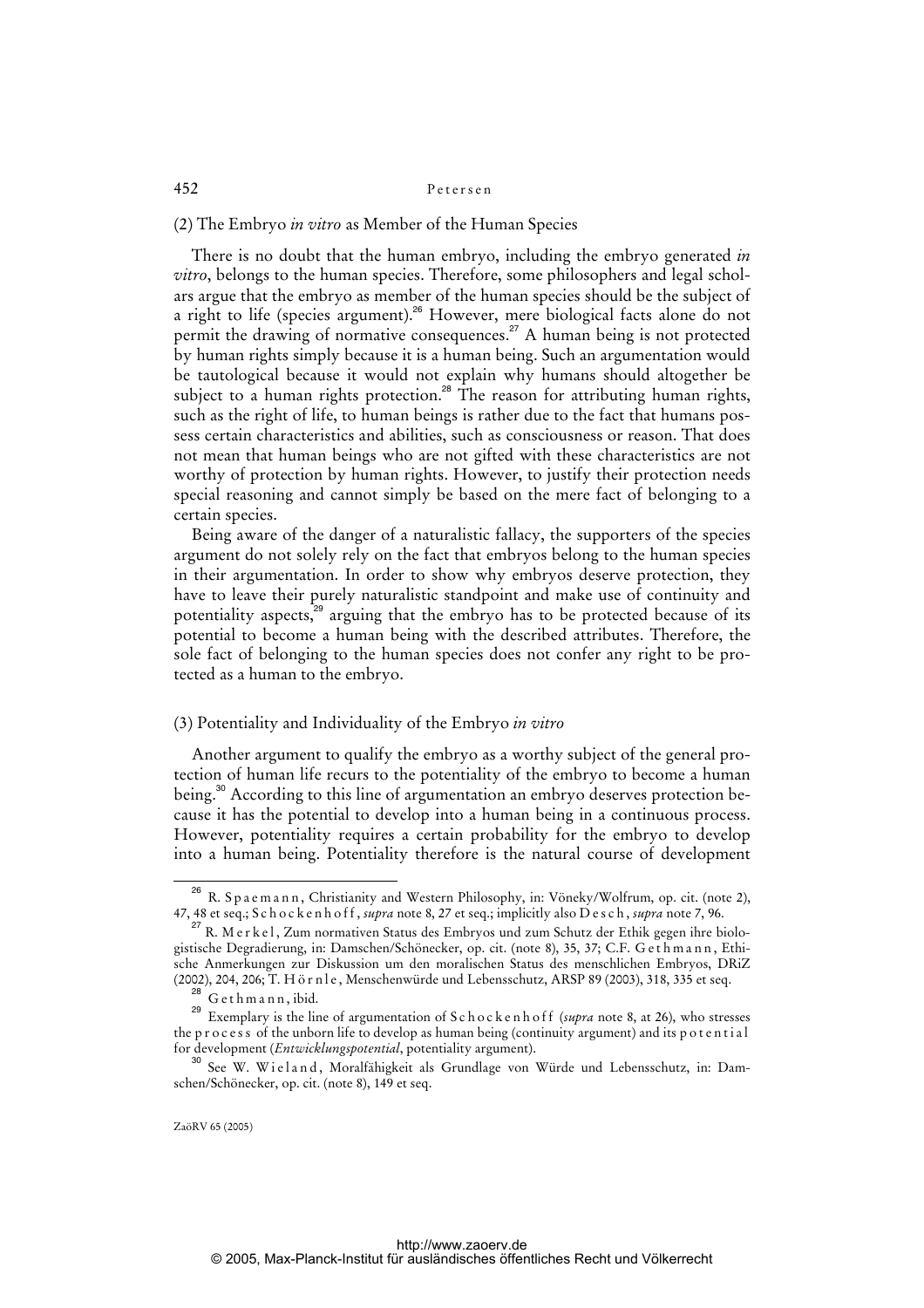without external interference.<sup>31</sup> But the embryo is yet not able to develop outside the mother's womb. As the embryo *in vitro* is per definition created artificially, it cannot survive without being implanted into the mother's uterus. It is therefore dependent on external interference in order to become a human being and therefore lacks the potential for independent development.<sup>32</sup> Consequently, the potentiality argument, too, cannot justify why the life of the embryo *in vitro* should be protected.<sup>33</sup>

Some argue that after conception the individual gene of the prospective human being is already predetermined. Because of its individuality, the embryo should therefore enjoy protection of its life.<sup>34</sup> Even if one agrees that the individuality of a human creature is a sufficient reason for protection, this protection cannot start before nidation. For until nidation the development of multiples is still possible.<sup>35</sup> Even after nidation, it is conceivable that there are different individuals with the same genetic code, as is the case with multiples.<sup>36</sup> Therefore individuality of a human being is a social rather than a biological phenomenon and consequently not suitable to answer the normative question of when the protection of human life should start.

#### (4) Conclusion

Consequently, there are no compulsive ethical arguments for why the right to life should also cover the embryo *in vitro*. This is not meant to deny that there may be good reasons to offer some legal protection also for the embryo outside the mother's uterus. However, as long as there is an open ethical debate, the question should not be predetermined by the legal discourse. On the contrary, the decision of ethical questions needs the legitimacy of political procedures.<sup>37</sup> Therefore, the protection of the embryo *in vitro* cannot merely be based on the general protection of the right to life by Art. 6 CCPR, but would need special regulations.

<sup>&</sup>lt;sup>31</sup> L. Siep, Kriterien und Argumenttypen im Streit um die Embryonenforschung in Europa, in: Jahrbuch für Wissenschaft und Ethik 7 (2002), 179, 187.

 $^{32}$  R. W o l f r u m , Forschung an humanen Stammzellen: ethische und juristische Grenzen, Aus Politik und Zeitgeschichte B 27/2001, 3, 4; H.-G. K o c h, Vom Embryonenschutzgesetz zum Stammzellgesetz: Überlegungen zum Status des Embryos in vitro aus rechtlicher und rechtsvergleichender Sicht, in: Maio/Just (eds.), Die Forschung an embryonalen Stammzellen in ethischer und rechtlicher Perspektive, 2003, 97, 104.

M. A n d e r h e i d e n, "Leben" im Grundgesetz, KritV 84 (2001), 353, 378 et seq.

<sup>&</sup>lt;sup>34</sup> R. Enskat, Auch menschliche Embryonen sind jederzeit Menschen, in: Damschen/Schönecker, op. cit. (note 8), 101 et seq.; P. Kirchhof, Genforschung und die Freiheit der Wissenschaft, in: Höffe/Honnefelder/Isensee/Kirchhof (eds.), Gentechnik und Menschenwürde (2002), 9, 21.

<sup>35</sup> S i e p , *supra* note 31, 185.

<sup>36</sup> P. Hu c k l e n b r o i c h, Individuation, Kontinuität und Potenzial – Zum Paradigmenstreit in der Theorie der Reproduktion, in: Siep/Quante (eds.), Der Umgang mit dem beginnenden menschlichen Leben, 2003, 37, 54.

<sup>37</sup> See *supra* II 1 a bb (2).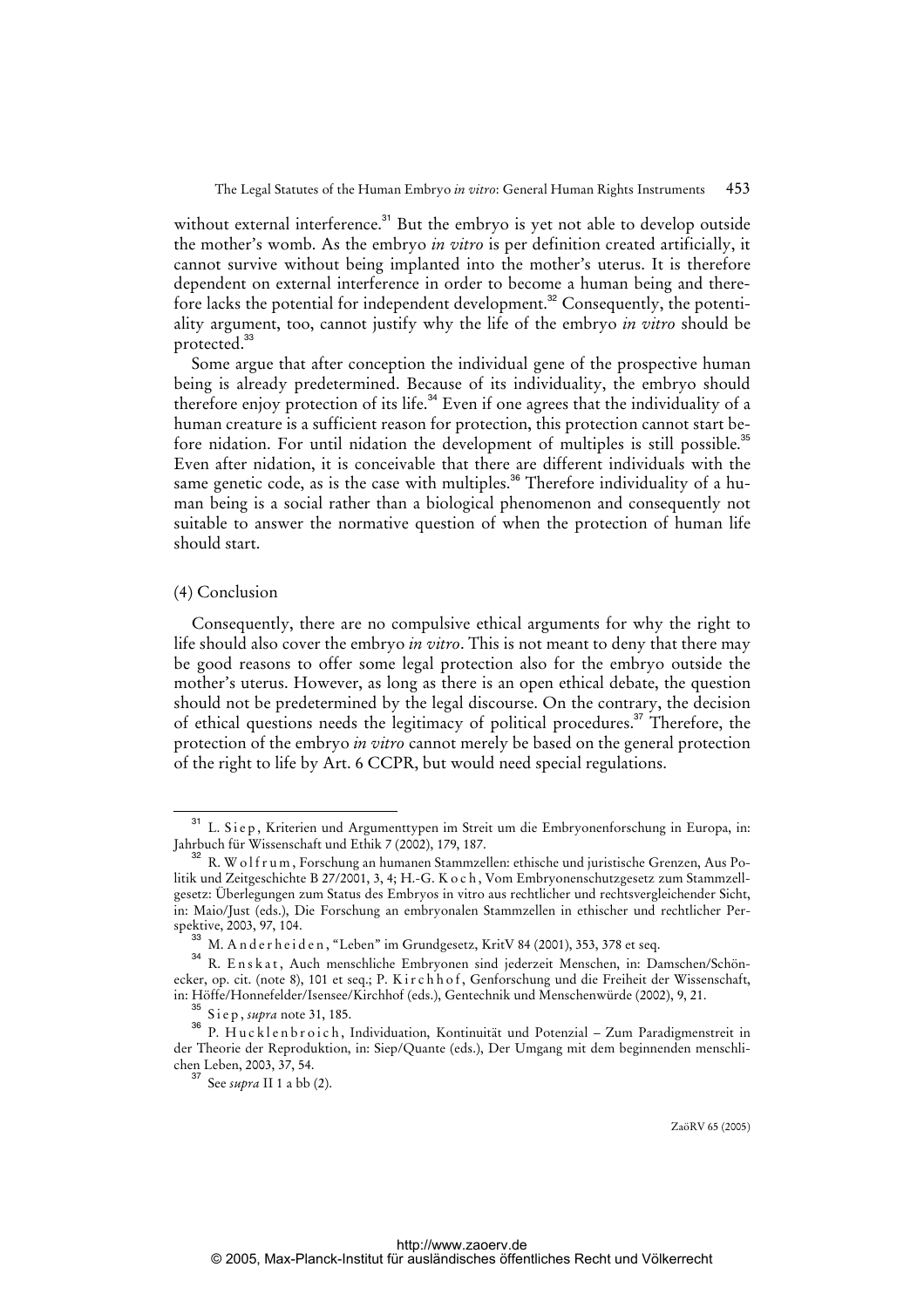## **b. Convention on the Rights of the Child**

According to Art. 6 (1) of the Convention on the Rights of the Child<sup>38</sup>, every child has a right to life. The term "child" is defined in Art. 1 as every human being below the age of 18. Whether the unborn life is also comprised by this definition is not expressly stated. A hint for the proper interpretation might be found in para. 9 of the preamble, which prescribes that the child needs "special safeguards and care, ... *before as well as after* birth"<sup>39</sup>. As, according to Art. 31 (2) VCLT, the preamble is one important element of contextual interpretation,<sup>40</sup> one might argue that the provision of the preamble extends the scope of protection also to all forms of human life before birth.<sup>4</sup>

However, the preamble can only be used as auxiliary for contextual interpretation; it cannot considerably extend the ordinary or natural meaning of a legal term.<sup>42</sup> The ordinary definition of the term "child", however, does not include life before birth. During the drafting process, there was moreover no consensus on the question, whether the definition of the term "child" in Art. 1 should also comprise life before birth.<sup>43</sup> The compromise was to mention the protection of the unborn life in the preamble while leaving intentionally open this question in the definition of Art. 1.<sup>44</sup> Therefore, the *travaux préparatoires* reveal that the unborn life is not included in the scope of Art. 1 due to the lack of consensus on this question.

## **c. Regional Human Rights Instruments**

Apart from the universal human rights conventions, there are also regional human rights instruments, which are equipped with more sophisticated institutional protection mechanisms than their universal counterparts. In their decisions and opinions, these judicial institutions give important guidelines regarding the interpretation of the different treaty provisions.

<sup>38</sup> Convention on the Rights of the Child, adopted on 20 November 1989, reprinted in: UNTS 1577, 3.

<sup>&</sup>lt;sup>39</sup> Emphasis added.

<sup>&</sup>lt;sup>40</sup> See also Report of the International Law Commission on the work of its eighteenth session, in: Yearbook of the International Law Commission, 1966, Vol. II, 172, 221.

<sup>41</sup> E r i k s s o n , *supra* note 17, 99.

<sup>42</sup> P. Alston, The Unborn Child and Abortion Under the Draft Convention on the Rights of the Child, HRQ 12 (1990), 156, 169.

 $\int_{0}^{3}$  Cf. UN Doc. E/CN.4/1408, § 97 (1980).

<sup>44</sup> H a ß m a n n , *supra* note 17, 31; A l s t o n , *supra* note 42, 165 et seq.

ZaöRV 65 (2005)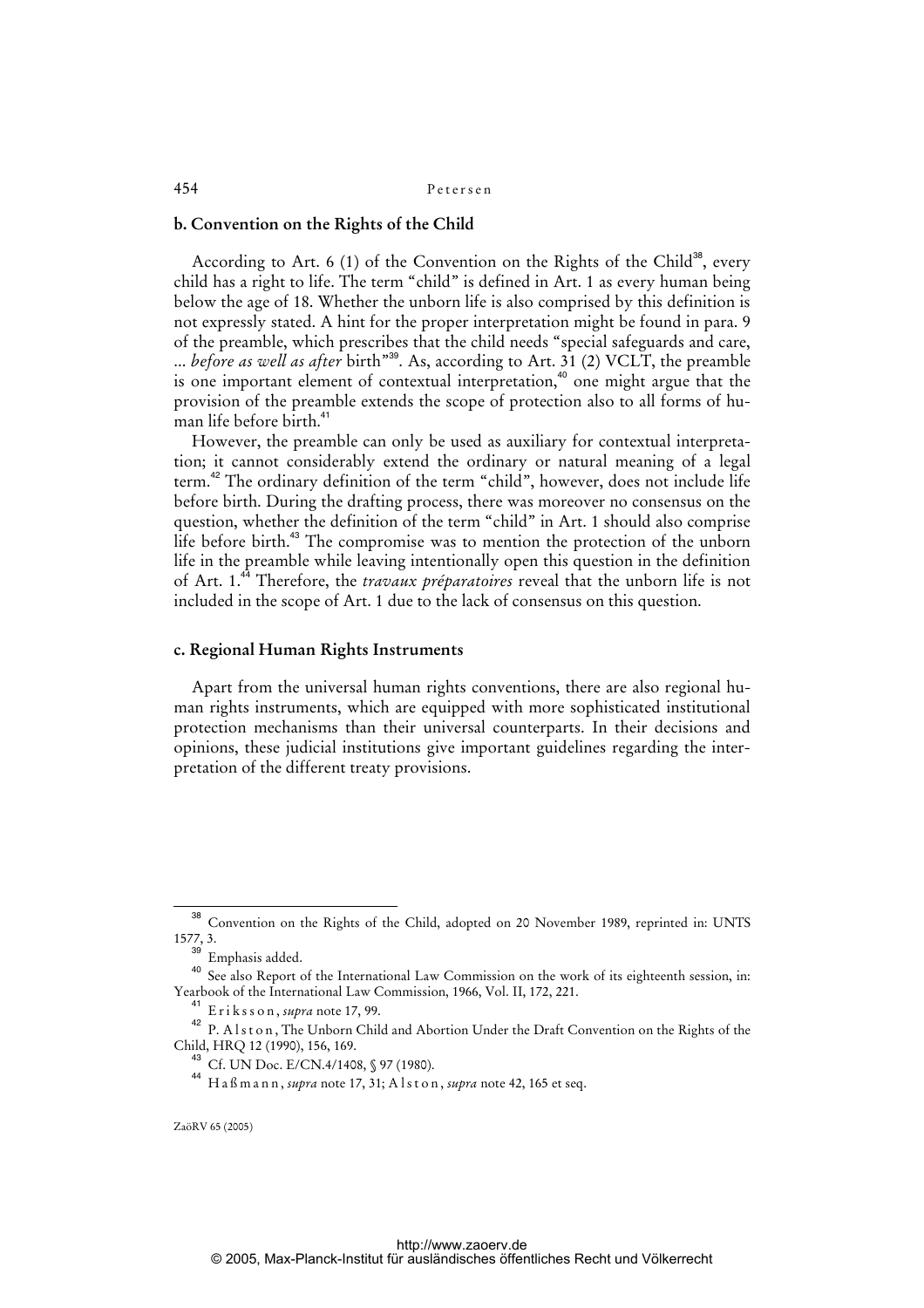#### aa. European Convention on Human Rights

Under Art. 2 of the European Convention on Human Rights (ECHR)<sup>45</sup> "[e]very person has the right to life". The provision poses the same problem of interpretation as Art. 6 CCPR. As the latter provision contains no clear statement on whether an embryo *in vitro* can be conceived of as a "human being", the wording of Art. 2 ECHR leaves open whether forms of unborn life are covered by the term "every person".

The European Court and, formerly, the European Commission on Human Rights had several occasions to express themselves on this question. But both organs have always avoided giving a clear opinion in this respect.

By far the most cases which dealt with the question concerning the protection of unborn life have been actions directed against the legality of abortion. In its decisions, the Commission discarded the possibility of recognising an absolute right to life of the foetus.<sup>46</sup> It left, however, open the question whether the embryo should enjoy a gradual protection under the Convention. Even if such a gradual protection were assumed, abortion could be allowed in order to protect the life (Art. 2  $ECHR$ <sup>47</sup> or private sphere (Art. 8 ECHR) of the concerned woman. In this respect, the states have been conceded a certain discretion.<sup>48</sup>

In a very recent decision, the case *Vo v. France*<sup>49</sup>, the ECHR had to decide whether France was obliged under the Convention to provide penal sanctions for a doctor who negligently caused the death of a healthy foetus. The constellation was different from that of the abortion cases, there being no conflicting right which could have justified the killing of the foetus. Nevertheless, the Court claimed that there was no European consensus on the definition of the beginning of life.<sup>50</sup> Considering the potentiality of the foetus to become a person, such an entity is entitled to protection under human dignity without, however, having a right to life under Art. 2 ECHR.<sup>51</sup> These remarks of the Court nevertheless remained mere *obiter dicta*. For the Court concluded that it could leave open the question whether the protection of Art. 2 ECHR also covers life before birth. Even assuming the embryo/foetus would be covered by the term "every person", this would, according to the ECHR, not require the member states to impose penal sanctions with regard to the negligent killing of unborn life. Civil remedies or disciplinary measures

<sup>45</sup> Convention for the Protection of Human Rights and Fundamental Freedoms, adopted on 4 November 1950, as amended by Protocol no. 11 from 11 May 1994, consolidated version reprinted in: Yearbook of the European Convention on Human Rights 40 (1997), 3.

<sup>46</sup> ECHR, no. 8416/79, *X. v. United Kingdom*, Decisions and Reports 19 (1980), 244, 252; implicitly also ECHR, no. 17004/90, *H. v. Norway*, Decisions and Reports 73 (1992), 155, 167 et seq.

<sup>47</sup> ECHR, *X. v. United Kingdom*, ibid., 253.

<sup>48</sup> ECHR, *H. v. Norway*, *supra* note 46, 268.

<sup>49</sup> ECHR, judgment of 8 July 2004, no. 53924/00, *Vo v. France*, NJW 2005, 727.

<sup>50</sup> Ibid., para. 82.

<sup>51</sup> Ibid., para. 84.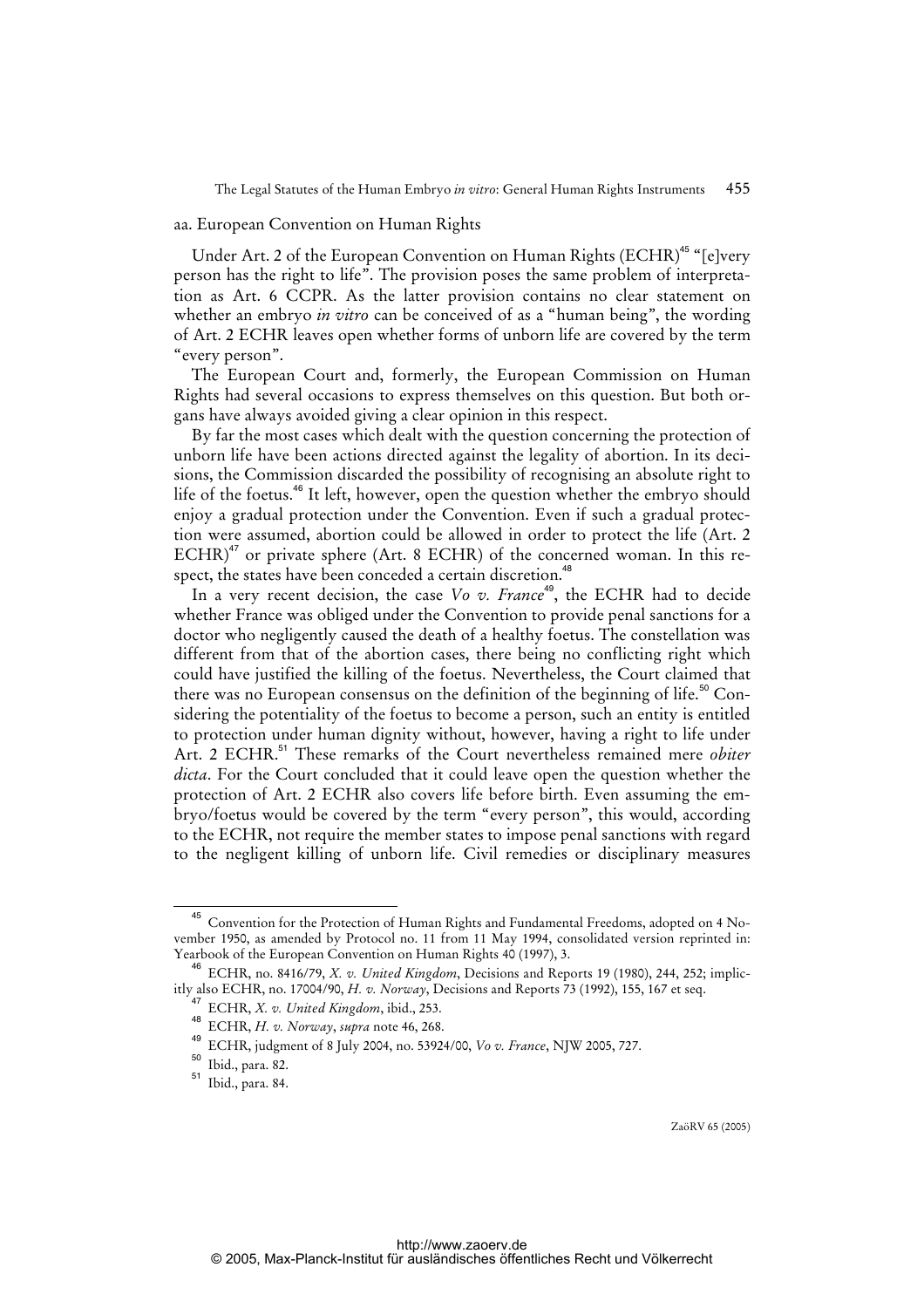would in this case provide sufficient protection to fulfil the requirements of the Convention.<sup>52</sup>

In particular the *obiter dictum* in *Vo. v. France* shows that the ECHR is very reluctant in attributing any protection under Art. 2 ECHR to unborn life. This restrictive interpretation would be in line with a decision of the Austrian Constitutional Court, which is obligated to take the ECHR into account, as the Convention has constitutional rank in Austria. The Court argued that Art. 2 ECHR could not be applied to unborn life because the clawback clause of Art. 2 (2) ECHR contains an exhaustive number of cases in which the deprivation of life is permitted. As these cases only pertain to life after birth, the systematic structure of the norm gave ground for the conclusion that the protection of Art. 2 ECHR starts with the moment of birth.<sup>53</sup>

Although there are some authors supporting a gradual protection of unborn life under the ECHR<sup>54</sup>, the decision of the Austrian Constitutional Court reveals that there are important differences in wording and structure between Art. 6 CCPR and Art. 2 ECHR. Art. 2 ECHR does not contain a provision protecting a pregnant woman from the execution of a death penalty. On the contrary, para. 2 of Art. 2 is exclusively aimed at life after birth. Even more important is the fact that Art. 2 ECHR does not contain a flexible clawback clause offering a point of departure for a gradual differentiation in protection as does Art. 6 CCPR.<sup>55</sup> However for the purposes of this analysis, the question whether no form of unborn life is covered by the ECHR can be left open. Even assuming that Art. 2 ECHR offers gradual protection for unborn life, this protection could not be extended to the embryo *in vitro*. There is neither a consensus of the member states of the ECHR that the embryo *in vitro* should enjoy such protection<sup>56</sup> nor do – as we have seen<sup>57</sup> – ethical arguments conclusively support such a conclusion.

## bb. American Convention on Human Rights

The American Convention on Human Rights (ACHR)<sup>58</sup> is the only general international human rights instrument that contains in its Art. 4 a provision expressly extending the protection of human life, "in general, [to] the moment of

<sup>52</sup> Ibid., para. 85 et seq.

<sup>53</sup> Constitutional Court of Austria, judgement of 11 October 1974, EuGRZ (1975), 74, 78; similarly C. G r a b e n w a r t e r, Europäische Menschenrechtskonvention, 2003, para. 20, no. 4.

 $\overline{1}$  T. O p s a h l , The Right to Life, in: Macdonald/Matscher/Petzold (eds.), The European System for the Protection of Human Rights (1993), 207, 221; P e u k e r t , *supra* note 18, at 517; see also J.A. F r o w e i n , in: Frowein/Peukert, Europäische Menschenrechtskonvention, 2<sup>nd</sup> ed., 1996, Art. 2, para. 3, who pleads at least for protection of the foetus capable of living independently of the mother.

<sup>55</sup> See *supra* II 1 a bb.

<sup>56</sup> ECHR, *Vo v. France*, *supra* note 49, para. 82.

<sup>57</sup> See *supra* II 1 a bb (2) and (3).

<sup>58</sup> American Convention on Human Rights, adopted on 22 November 1969, reprinted in: ILM 9 (1970), 673.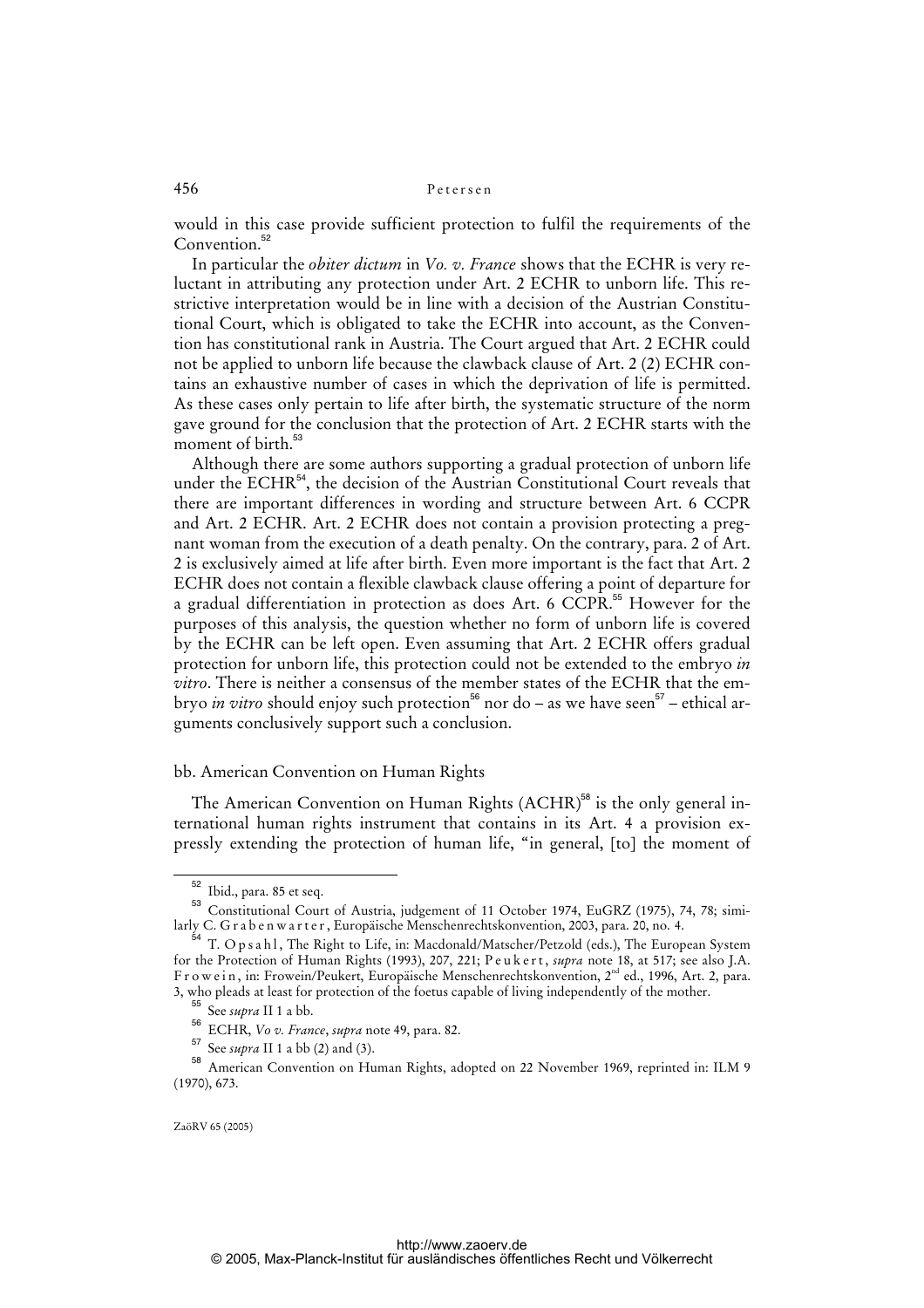conception". However, in its "*Baby Boy*" decision, the Inter-American Commission on Human Rights (IACHR) stated that this protection could not be conceived as absolute.<sup>59</sup> The IACHR referred to the drafting history and concluded that the drafters did not want to discard the possibility of liberal legislation on abortion, as many American states were permitting abortion under various conditions. The Commission therefore held that the term "in general" restricted the scope of protection for the unborn life und allowed for a gradation.<sup><sup>80</sup></sup>

As the embryo *in vitro* is a form of human life having passed the moment of conception, it is generally protected under Art. 4 ACHR. However, as the protection is only gradual, the right to life may be restricted in order to fulfil other purposes. These purposes may not only be the right to privacy of women intending an abortion. A restriction can also be justified in order to promote other goals of the common good, in particular to protect conflicting human rights. Thus, scientific research with ES cells which aims at the promotion of human health, for example, is an appropriate aim to limit the embryonic right to life. $61$ 

## cc. African Charter of Human and Peoples' Rights

The shortest provision on the protection of human life is contained in the African Charter on Human and Peoples' Rights (African Charter).<sup>62</sup> According to its Art. 4, "every human being shall be entitled to respect for his life". The clawback clause is similar to the one of the CCPR. It states that "no one may be arbitrarily deprived of this right".

The African Commission on Human Rights has not yet decided the question whether the scope of Art. 4 of the African Charter also includes forms of unborn life. As the wording of the provision resembles in its core the wording of Art. 6 CCPR, a similar line of argumentation may be used in interpreting the term "human being".

As we have already seen in the context of Art. 6 CCPR and Art. 2 ECHR, the clawback clause of a norm may give important hints in interpreting the scope of the human right.<sup>63</sup> If the clawback clause is very narrow and restricted to certain enumerated cases, a broad interpretation of the scope of application of the concerned right could lead to practical difficulties and inconsistent evaluations.<sup>64</sup> Static clawback clauses therefore lead to the conclusion that the drafters of the convention have intended a limited scope of the whole right. Flexible clawback clauses, on the other hand, allow consequently for a broader scope of application.

<sup>59</sup> IACHR, Resolution no. 23/81, case 2141 (*United States of America*), 6 March 1981, HRLJ 2 (1981), 110, para. 30.

<sup>60</sup> Ibid., para. 20 et seq.

<sup>&</sup>lt;sup>61</sup> Cf., though in another context, W o l f r u m, *supra* note 32, 6.

<sup>&</sup>lt;sup>62</sup> African Charter on Human and Peoples' Rights, adopted on 27 June 1981, reprinted in: ILM 21 (1982), 58.

 $\frac{3}{5}$  See *supra* II 1 a bb (1) and II 1 b aa.

<sup>&</sup>lt;sup>64</sup> This can be demonstrated exemplarily with Art. 2 ECHR; see *supra* II 1 b aa.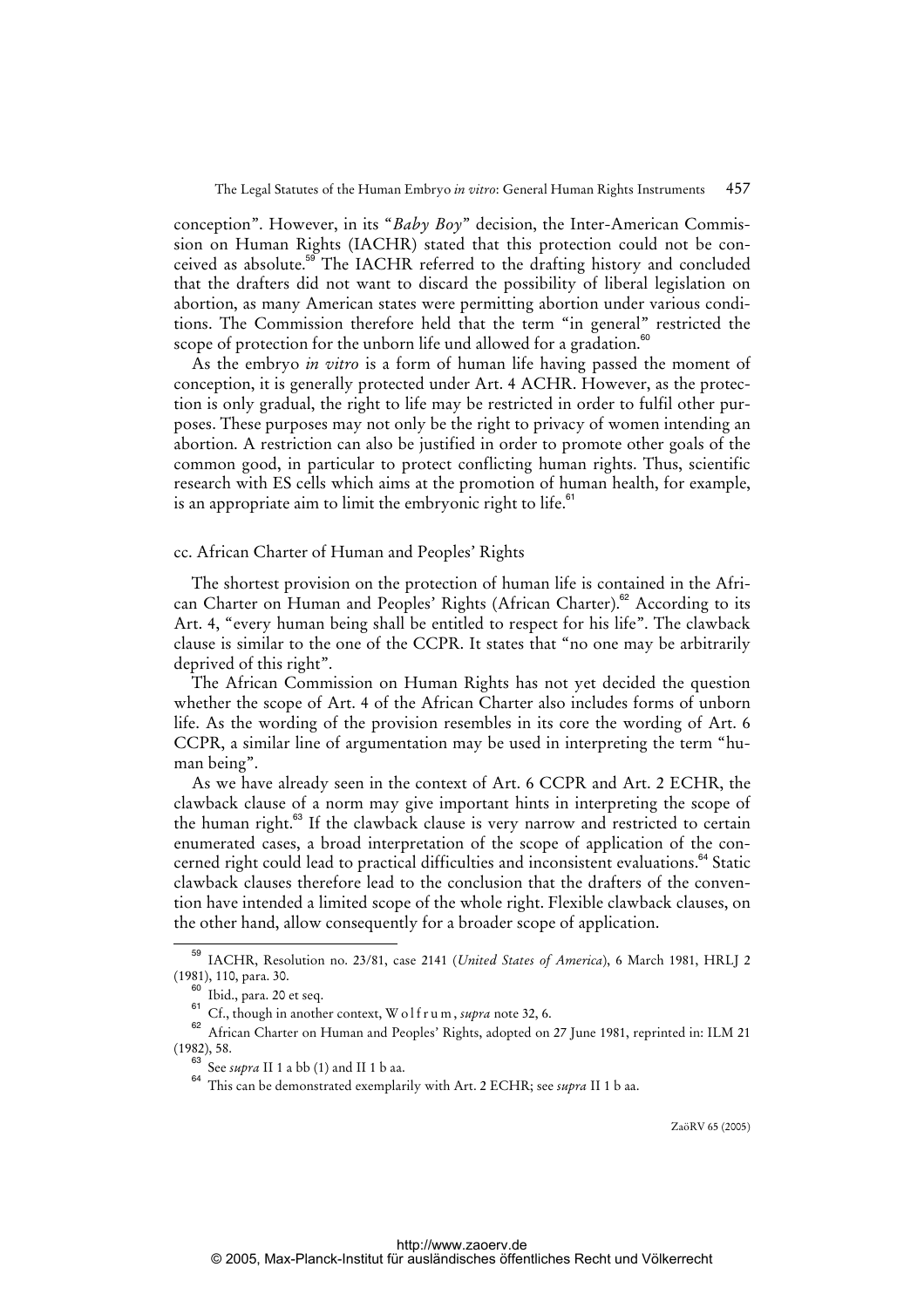The clawback clause of Art. 4 of the African Charter is an open clawback clause, which does not contain enumerative conditions under which the right to life may be restricted. The only restraint is the proportionality test.<sup>65</sup> Contrary to the static clawback clause of the ECHR for example<sup>66</sup>, the clawback clause of Art. 4 of the African Charter is therefore sufficiently flexible to allow a gradation in the level of protection according to the stage of development of human life. However, the discussion in the context of Art. 6 CCPR has shown that even a system of gradual protection of unborn life cannot be extended to the embryo *in vitro*. There are no compulsive arguments supporting the extension of the scope of protection to the embryo outside the mother's uterus. Consequently, Art. 4 of the African Charter does not cover the embryo *in vitro*.

## **2. Protection of Human Dignity**

Human dignity has become one of the ethical cornerstones of the international legal order after World War II.<sup>67</sup> The normativity and scope of the notion as legal concept are however far from being clear.<sup>68</sup>

## **a. Dignity in the UN Charter and the Universal Declaration of Human Rights**

Dignity was first mentioned in an international legal text in the preamble of the Charter of the United Nations<sup>69</sup>, where the second paragraph states the determination "to reaffirm faith ... in the dignity and worth of the human person". The Universal Declaration of Human Rights (UDHR)<sup>70</sup> refers to human dignity even at several places. The most prominent one is Art. 1: "All human beings are born free and equal in dignity and rights."

<sup>&</sup>lt;sup>65</sup> On the proportionality test in the context of open clawback clauses see the detailed analysis of I. Ö s t e r d a h l , The Surprising Originality of the African Charter on Human and People's Rights, in: Petman/Klabbers (eds.), Nordic Cosmopolitanism. Essays in International Law for Martti Koskenniemi, 2003, 5, 9 et seq. with further references.

<sup>66</sup> See *supra* II 1 c aa.

<sup>67</sup> R. W o l f r u m /S. V ö n e k y , Who is Protected by Human Rights Conventions? Protection of the Embryo vs. Scientific Freedom and Public Health, in: Vöneky/Wolfrum, op. cit. (note 2), 133, 137.

Human dignity is understood as legal concept e.g. by O. S c h a c h t e r, Human Dignity as a Normative Concept, AJIL 77 (1983), 848 et seq.; D. B e ll, Human Cloning and International Human Rights Law, Sydney L. Rev. 21 (1999), 202, 218; A. M a r h a u n , Menschenwürde und Völkerrecht, 2001, 158 et seq.; J. K ersten, Das Klonen von Menschen, 2004, 392 et seq. A more differentiated approach has been undertaken by W o l f r u m / V ö n e k y , *supra* note 67, who classify the guarantee of dignity as an emerging normative concept.

<sup>69</sup> Charter of the United Nations, in: United Nations Conference on International Organization Documents, Vol. XV (1945), 345 et seq.

<sup>&</sup>lt;sup>70</sup> Universal Declaration of Human Rights, adopted and proclaimed by GA resolution 217 A (III) of 10 December 1948 (UN Doc. A/810).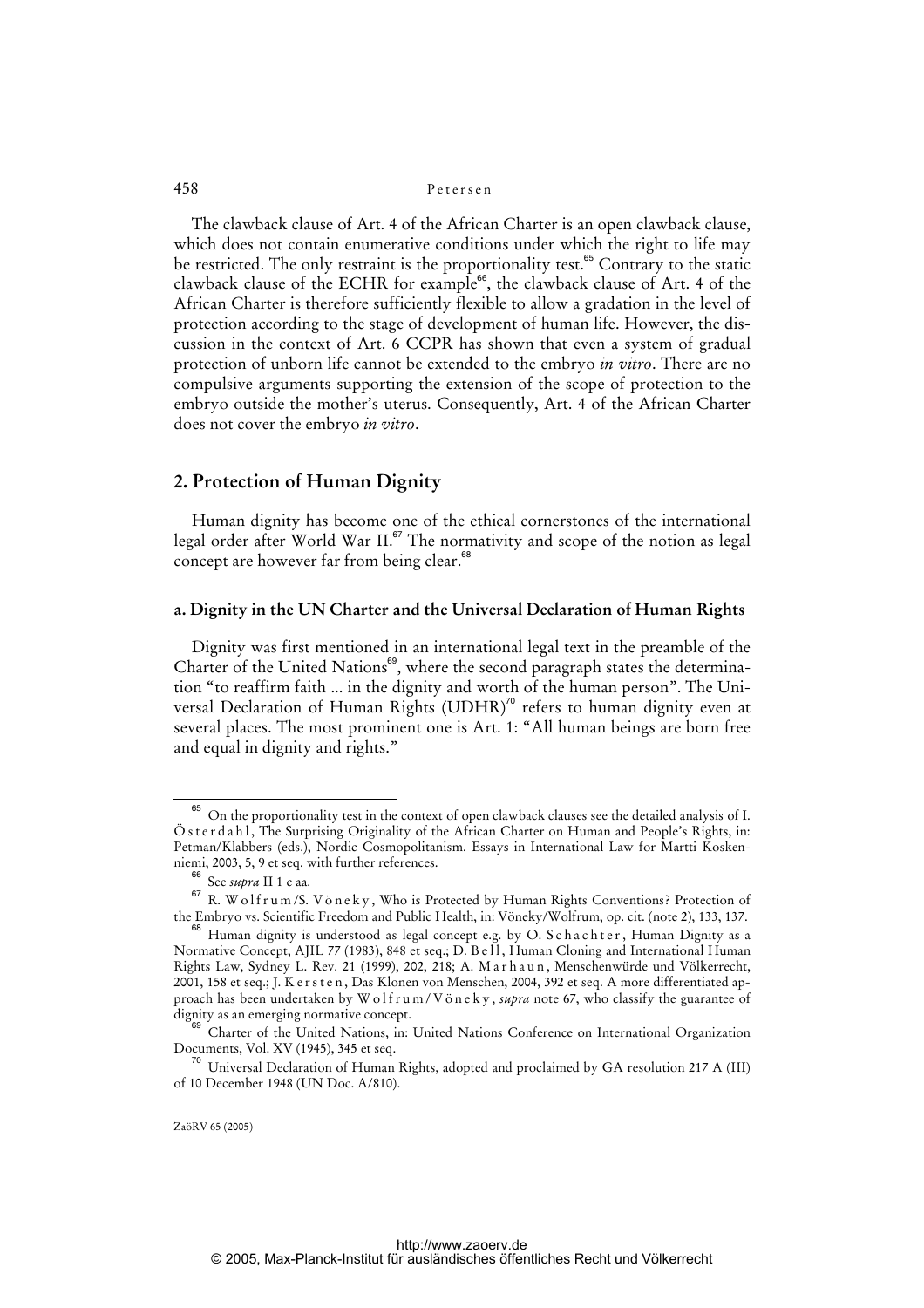But in both instruments the concept of human dignity lacks binding legal force. For in the UN Charter, dignity is only mentioned in the preamble, not in the operative part. The UDHR, on the other hand, constitutes only a non-binding resolution of the General Assembly.

## **b. Dignity in Human Rights Conventions**

But, other – universal and regional – human rights instruments contain allusions to human dignity in their operative parts. For example, Art. 10 CCPR provides that "all persons deprived of their liberty shall be treated ... with the inherent dignity of the human person". On the regional level, references to human dignity are found in the  $ACHR^{71}$ , the African Charter<sup>72</sup>, and the Arab Charter on Human Rights<sup>73</sup>. The ECHR does not expressly refer to human dignity. But this has not prevented the Convention organs from interpreting the convention in the light of the concept of human dignity.

The scope of dignity in these human rights instruments is however limited.<sup>75</sup> The notion is in most cases used in context with the treatment of prisoners or the right to privacy. A broad formulation can only be found in the African Charter stating in Art. 5 that "[e]very individual shall have the right to the respect of the dignity inherent in a human being and to the recognition of his legal status".

## **c. Negotiations on the Draft of a Convention against Human Cloning**

Human dignity has furthermore been used as a common argument in the discussion concerning the draft of a Convention against Human Cloning.<sup>76</sup> Many representatives claimed that (reproductive or therapeutic) cloning should be prohibited because it is contrary to human dignity.<sup>77</sup> One could consider this as an indication for the existence of an *opinio iuris* that human dignity is a valid principle in international law.<sup>78</sup> In the discussion during the negotiations, however, the link between dignity and cloning was hardly ever based on substantive reasoning, but rather

<sup>71</sup> Arts. 5 (2), 6 (2) and 11 (1) ACHR, *supra* note 58.

<sup>72</sup> Art. 5 African Charter, *supra* note 62.

<sup>&</sup>lt;sup>73</sup> Art. 1 *lit*. b of the Arab Charter of Human Rights, adopted on 15 September 1994, reprinted in: HRLJ 18 (1997), 151.

<sup>&</sup>lt;sup>4</sup> J.A. Fr o w e in, Human Dignity in International Law, in: Kretzmer/Klein (eds.), The Concept of Human Dignity in Human Rights Discourse, 2002, 121, 123.

 $^{75}$  W o l f r u m / V ö n e k v, *supra* note 67, 139.

<sup>&</sup>lt;sup>76</sup> On this topic see M.H. Arsanjani, The Negotiations on a Treaty on Cloning: Some Reflections, in: Vöneky/Wolfrum, op. cit. (note 2), 145 et seq.; S. Simitis, A Convention on Cloning – Annotations to an Almost Unsolvable Dilemma, in: ibid., 167, 172 et seq. and the documents compiled ibid., 186 et seq.

 $\sigma$  Cf. the summaries of statements of state representatives during the negotiations of the sixth Committee, in: Press Release GA/L/3258, 22 October 2004.

 $^{78}$  W o l f r u m / V ö n e k y, *supra* note 67, 136.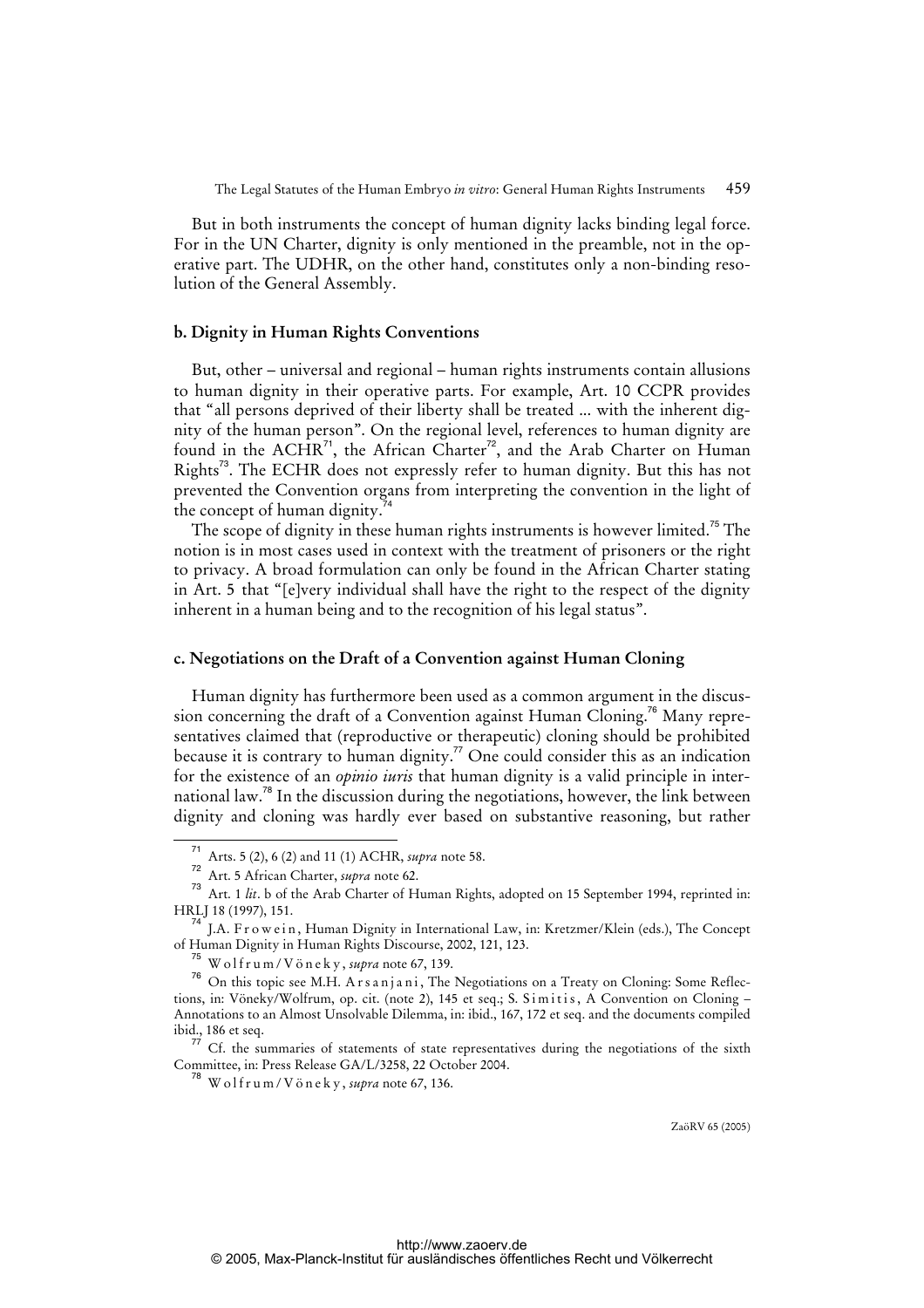stated apodictically.<sup>79</sup> The utilisation of the dignity-argument has thus primarily been politically motivated and was not based on normative persuasion.

The lack of a coherent and substantive reasoning alone, though, is no insurmountable obstacle to the emergence of an *opinio iuris*. For the condition for the existence of an *opinio iuris* is that states feel legally obliged to perform or to refrain from certain conduct. The reason why they do so is principally irrelevant.<sup>80</sup>

In this context however, we have to differentiate between two cases: the easy one is the condemnation of concrete state conduct as incompatible with a given customary norm. This condemnation certainly expresses an *opinio iuris* apt to determine the scope of the customary rule. The situation is however different in the context of the negotiations on the UN Convention against Human Cloning: in producing a link between human dignity and the prohibition of cloning, states do not refer to the incompatibility of concrete state conduct with a given norm. Rather, the discussion concentrates on elaborating new abstract norms directed against particular future conduct. The argument used during the negotiations is thus of normative character: it does not stress why behaviour *is* illegal, but why it *should be* illegal. Otherwise, if the guarantee of human dignity were perceived as an accepted legal concept with a clear scope, the creation of norms against reproductive cloning would be superfluous. Consequently, the mere fact that states assert an infringement of human dignity in the drafting process of the UN Cloning Convention does not necessarily lead to the conclusion that dignity is conceived as a legal and not rather as an ethical concept.

## **d. Human Dignity as Legal Concept and the Necessity of Coherence**

The mentioned allusions to human dignity in non-binding declarations, the operative parts of human rights conventions or the international political discourse in the context of the negotiations on the UN Cloning Convention are, in combination, often considered as an indication of the existence of a customary principle.<sup>81</sup> However, analysis of the different legal instruments and discussions shows that a coherent concept of human dignity is lacking on the international plane.<sup>82</sup>

In combining worth and dignity, the preambles of both the UN Charter and the UDHR allude to a pre-positive, a K antian concept of dignity,  $\frac{83}{3}$  in which dignity is based on the human capability of reasoning.<sup>84</sup> In the operative parts of the mentioned human rights treaties, on the other hand, human dignity is often used in a

<sup>79</sup> See A r s a n j a n i , *supra* note 76, 153

<sup>80</sup> A. B l e c k m a n n , Grundprobleme und Methoden des Völkerrechts, 1982, 120.

<sup>81</sup> H a ß m a n n , *supra* note 17, 34 et seq.; M a r h a u n , *supra* note 68.

<sup>82</sup> Similarly P. Mastronardi, Menschenwürde und kulturelle Bedingtheit des Rechts, in: Marauhn (ed.), Die Rechtsstellung des Menschen im Völkerrecht, 2003, 55, 63.

<sup>&</sup>lt;sup>83</sup> K. D i c k e, The Founding Function of Human Dignity in the Universal Declaration of Human Rights, in: Kretzmer/Klein, op. cit. (note 74), 111, 117.

 $84$  Cf. J. N i d a - R ü m e l i n, Über menschliche Freiheit (forthcoming 2005), chap. V,  $\%$  6.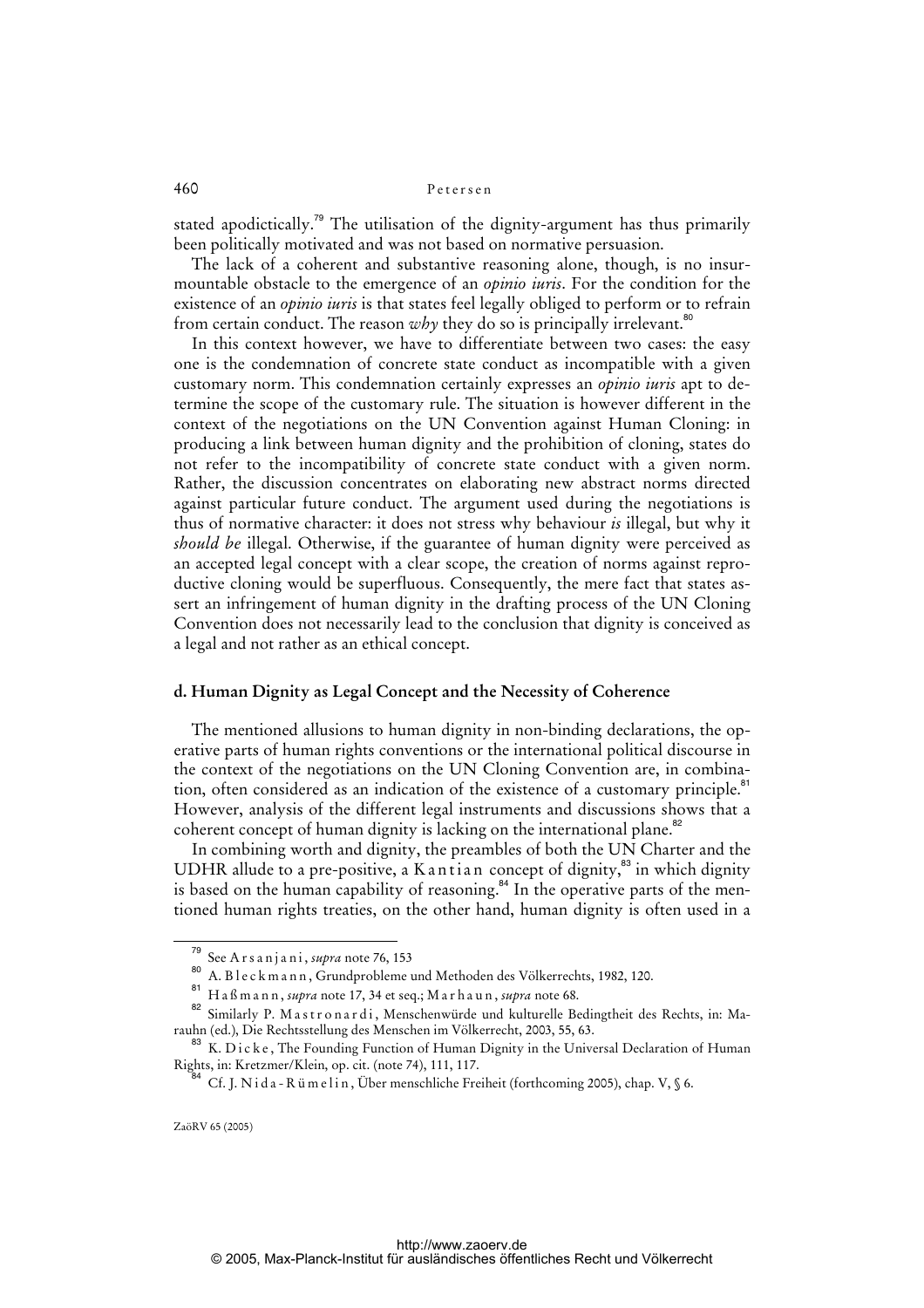specialised, strongly context-based sense, which is not compellingly compatible with the concept outlined in the UN Charter and the UDHR. In Art. 10 CCPR, e.g., dignity is used in the sense of humanity rather than in its proper meaning.<sup>85</sup>

The utilisation of the human dignity argument during the negotiations on the Cloning Convention, ultimately, has political reasons.<sup>86</sup> If human dignity is understood in a K antian way and if human reason is the ground for attributing dignity, then dignity serves the purpose of protecting human autonomy. But in the case of reproductive cloning, the autonomy of neither the cloned nor of the clone is restricted. For, if the cloned consents to the cloning procedure, his or her autonomy has been respected. The clone's dignity, on the other hand, cannot be hurt by the act by which he or she is created.<sup>87</sup>

If the infringement of human dignity is nevertheless used as an argument in favour of a ban on human cloning, this is due to the fact that the term is often used for ideological purposes.<sup>88</sup> As dignity is conceived as a most distinct universal ethical value, arguments are formed by connecting certain aims with the guarantee of human dignity without properly founding this context. By producing a link to human dignity, moral pressure is exerted against the opponents of an issue because nobody wants to make a case against dignity.<sup>89</sup>

One may however argue that the scope of customary norms like the guarantee of human dignity is in principle concretised by state conduct and *opinio iuris*. <sup>90</sup> As the states principally have the power to define the content of a customary rule without being bound by pre-positive, philosophical concepts of dignity, it would thus be insignificant, whether the utilisation of human dignity in different contexts is based on purely political reasons or on a coherent concept of dignity. Human dignity would by means of this reasoning be defined by a casuistic systematisation.

There are however important objections against such an argumentation. Legal norms are per definition general and abstract; they have to be applicable for an undefined number of cases. Therefore, every norm needs a coherent abstract definition which enables the legal practitioner to apply the rule to a given set of facts.

K. Dicke, Die der Person innewohnende Würde und die Frage der Universalität der Menschenrechte, in: Bielefeldt/Brugger/Dicke (eds.), Würde und Recht des Menschen, 1992, 161, 174.

<sup>&</sup>lt;sup>86</sup> See B.-M. Knoppers, Human Dignity: In Danger of Banality? (The Case of Cloning), Case W. Res. J. Int'l L. 35 (2003), 385, 389 et seq.

<sup>&</sup>lt;sup>87</sup> R.G. W right, Second Thoughts: How Human Cloning Can Promote Human Dignity, Valparaiso University Law Review 35 (2000), 1, 25 et seq.; G. F r a n k e n b e r g , Die Würde des Klons und die Krise des Rechts, Kritische Justiz (2000), 325, 331. Cf. also H. D r e i e r, Does Cloning Violate the Basic Law's Guarantee of Human Dignity?, in: Vöneky/Wolfrum, op. cit. (note 2), 77, 79 et seq., who then, however, tries to establish a violation of human dignity on the legal community level (80 et seq.).

<sup>&</sup>lt;sup>88</sup> With regard to this "malaise" see N i d a - R ü m e l i n , *supra* note 84, chap. V, § 1.

<sup>89</sup> A. K is s l e r, Grauzone Deutschland, Süddeutsche Zeitung, 24 January 2005, 15.

<sup>90</sup> B l e c k m a n n , *supra* note 80, 133 et seq.; i d ., Völkergewohnheitsrecht trotz widersprüchlicher Praxis?, HJIL 36 (1976), 374, 383.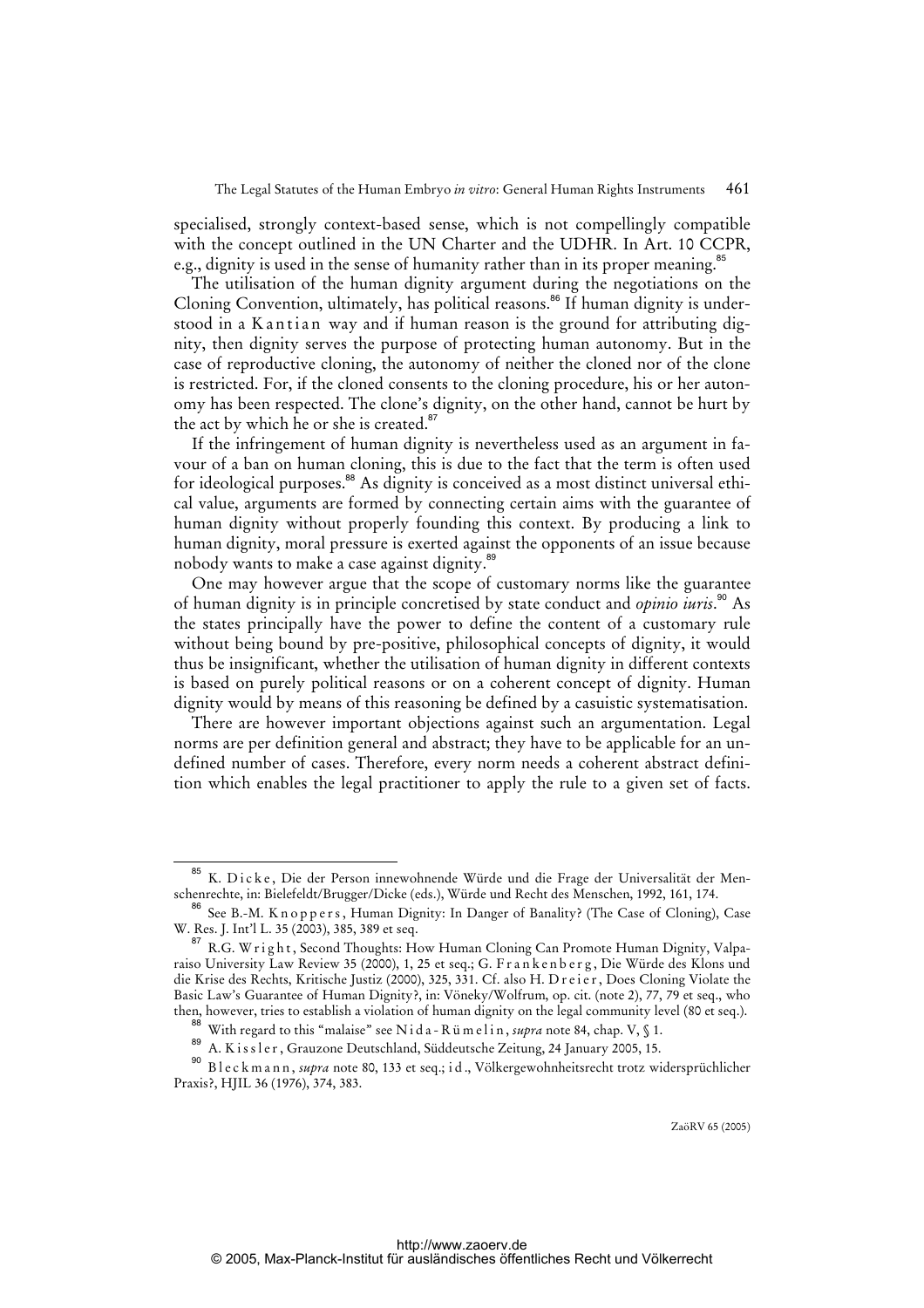For this purpose, a merely casuistic concretisation is not sufficient because such an attempt would fail in the case of new factual constellations.<sup>91</sup>

Moreover, the attempt to identify a general legal principle, whose content can exhaustively and exclusively be defined by enumerating the prohibited conducts individually in a casuistic manner, is not necessary. Rather, it would suffice to concentrate on the individual behaviour supposedly comprised in the general norm without needing to recur to an overarching principle. If there is thus consensus among states that reproductive cloning is illegal, this is sufficient to identify the existence of an *opinio iuris* with regard to a rule with corresponding content. It is not necessary to derive the prohibition of cloning from a more general principle of human dignity.

Therefore, the term "human dignity" is used with different meanings and for various purposes in the international legal discourse. A consensus about the content and scope of the concept is far from being reached. In order to prevent the abuse of human dignity for ideological purposes, dignity is to be understood as a merely ethical concept without normative force in international law.<sup>92</sup>

# **III. Practical Consequences**

After having analysed the normative standards of protection to which the embryo is subject, we will now focus on the most debated areas of application of today's bioethical discourse. In this respect, we will first deal with the research with embryonic stem cells and then discuss the issue of preimplantation genetic diagno- $\sin^{93}$ 

# **1. Research with Embryonic Stem Cells**

A highly disputed topic in today's bioethical discussion is the admissibility of research with embryonic stem cells. Research with ES cells is often considered to be ethically and legally problematic because ES cells can only be derived by destroying the developing embryo.<sup>94</sup> However, the protection of the embryo.

<sup>91</sup> N. Petersen, Auf dem Weg zur zweckrationalen Relativität des Menschenwürdeschutzes, Kritische Justiz (2004), 316, 318.

Cf. also M. R a u /F. S c h o r k o p f , Der EuGH und die Menschenwürde, NJW (2002), 2448, 2449, who qualify human dignity as  $et \hat{h}$  ic al substrate of the human rights conventions.

<sup>&</sup>lt;sup>93</sup> The issue of human cloning is not treated in the course of this analysis. However, concerning the status of the embryo *in vitro*, no normative conclusions can be drawn from general human rights law if one accepts the definition of standards set out in this article. For a detailed analysis on this issue see the contribution of S. V ö n e k y in one of the next issues.

<sup>94</sup> A. M. M o r g a n C a p r o n , Stem Cells: Ethics, Law and Politics, Biotechnology Law Report 20 (2001), 678, 682; K.L. B e l e w, Stem Cell Division: Abortion Laws and Its Influence on the Adoption of Radically Different Embryonic Stem Cell Legislation in the United States, the United Kingdom, and Germany, Texas International Law Journal 39 (2004), 479, 484.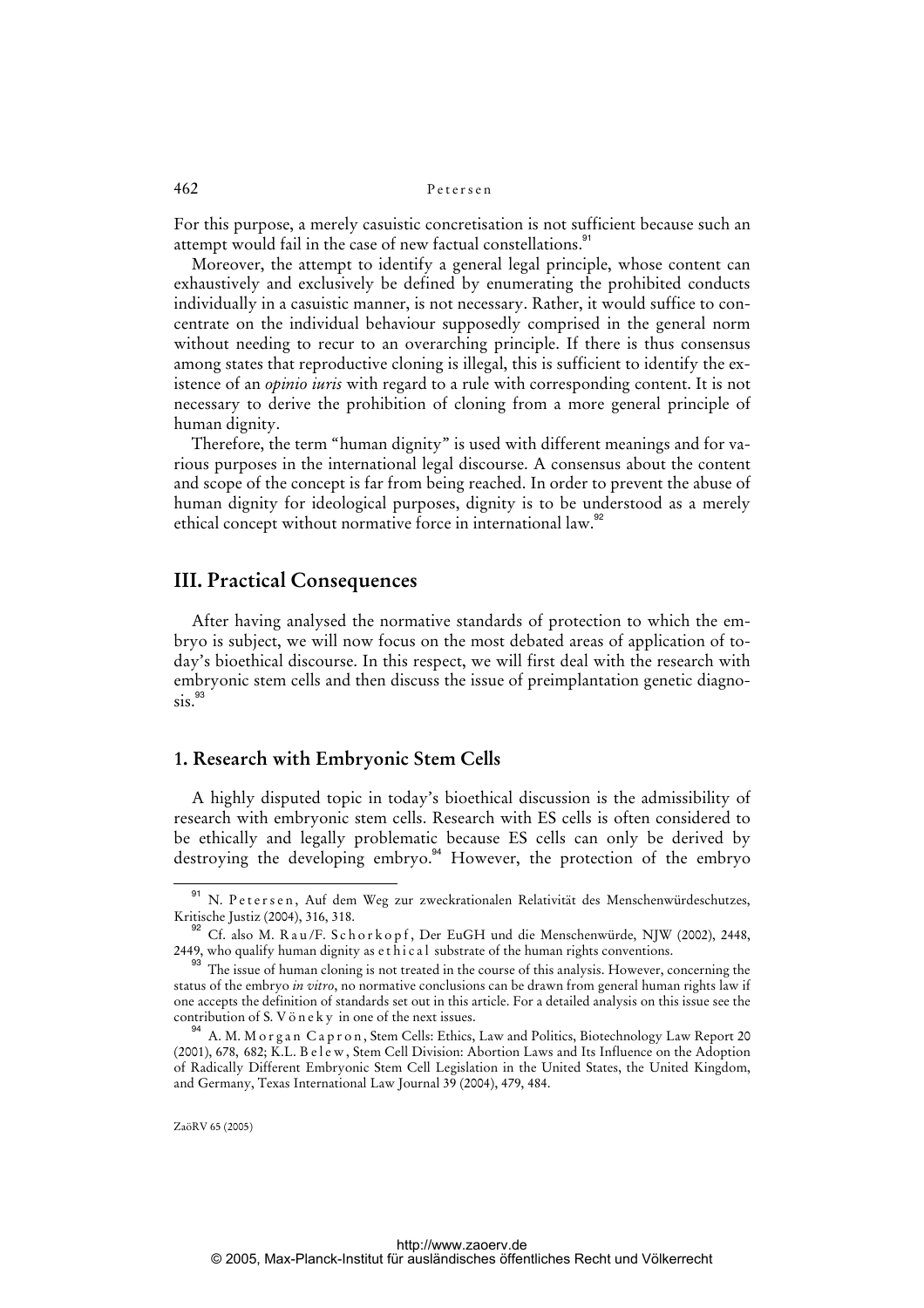against such conduct under the general human rights instruments could only be derived from the right to life or the guarantee of human dignity. In the course of this analysis, we have seen that the existence of a legal guarantee of human dignity is very debatable<sup>95</sup> while the protection of the right to life cannot be extended to the embryo *in vitro*<sup>96</sup>. Therefore, the embryo *in vitro* is not protected against utilisation for research purposes, unless specific regulations are enacted.<sup>97</sup>

If there is no protection of the embryo under public international law against being utilised for research purposes, another question comes into our focus: do any human rights norms protect research projects in such a way that the prohibition or restriction of research with ES cells by national regulations<sup>98</sup> would be illegal under public international law?<sup>99</sup>

Art. 15 (3) of the International Covenant on Economic, Social and Cultural Rights<sup>100</sup> (CESCR) obliges the state parties "to respect the freedom indispensable for scientific research". According to Art. 4 CESCR, however, this scientific freedom may be restricted in order to promote the "general welfare in a democratic society". Even if the embryo is not entitled to a legal status of protection, its protection may nevertheless serve the purpose of promoting general welfare.<sup>101</sup> The question of whether to protect certain forms of unborn life is an ethical question every society has to decide for itself. If a society in its majority therefore opts for a broad protection of the embryo, this value decision has to be accepted as a legitimate aim of "a democratic society" in the sense of Art. 4 CESCR.

One might further discuss an obligation of states to promote human health, as is prescribed in Art. 12 (1) CESCR.<sup>102</sup> But this right to physical integrity, too, is subject to the restrictions of Art. 4 CESCR. In balancing the conflicting provisions for the public good, states have a certain level of discretion.<sup>103</sup> Therefore, statutes

<sup>99</sup> With regard to German constitutional law, this is the thesis of H.-G. Dederer, Menschenwürde des Embryo *in vitro*?, AöR 127 (2002), 1, 25.

<sup>100</sup> International Covenant on Economic, Social and Cultural Rights, adopted on 16 December 1966, reprinted in: UNTS 993, 3.

<sup>101</sup> H a ß m a n n , *supra* note 17, 55.

102 See W olfrum, *supra* note 32, 6; similarly J. I p s e n, Does the German Basic Law Protect against Human Cloning?, in: Vöneky/Wolfrum, op. cit. (note 2), 69, 74, who conceives therapeutic cloning as "necessit[y] to advance Human Dignity".

<sup>103</sup> Cf. S. K a d e l b a c h / N. P e t e r s e n, Europäische Grundrechte als Schranken der Grundfreiheiten, EuGRZ (2003), 693, 697 et seq. for the case of EU law. This basic idea can however also be transferred to the level of public international law.

<sup>95</sup> See *supra* II 2.

<sup>96</sup> See *supra* II 1.

<sup>&</sup>lt;sup>97</sup> Such attempts have been made during the negotiations on a Convention against Human Cloning, where the prohibition of therapeutic cloning has been the main point at issue. On this topic see A r s a n j a n i , *supra* note 76.

 $^{98}$  A restrictive regulation on research with ES cells is e.g. prescribed in Section 5 of the German Act Ensuring Protection of Embryos in Connection with the Importation and Utilization of Human Embryonic Stem Cells, English version reprinted in: Vöneky/Wolfrum, op. cit. (note 2), 299 et seq.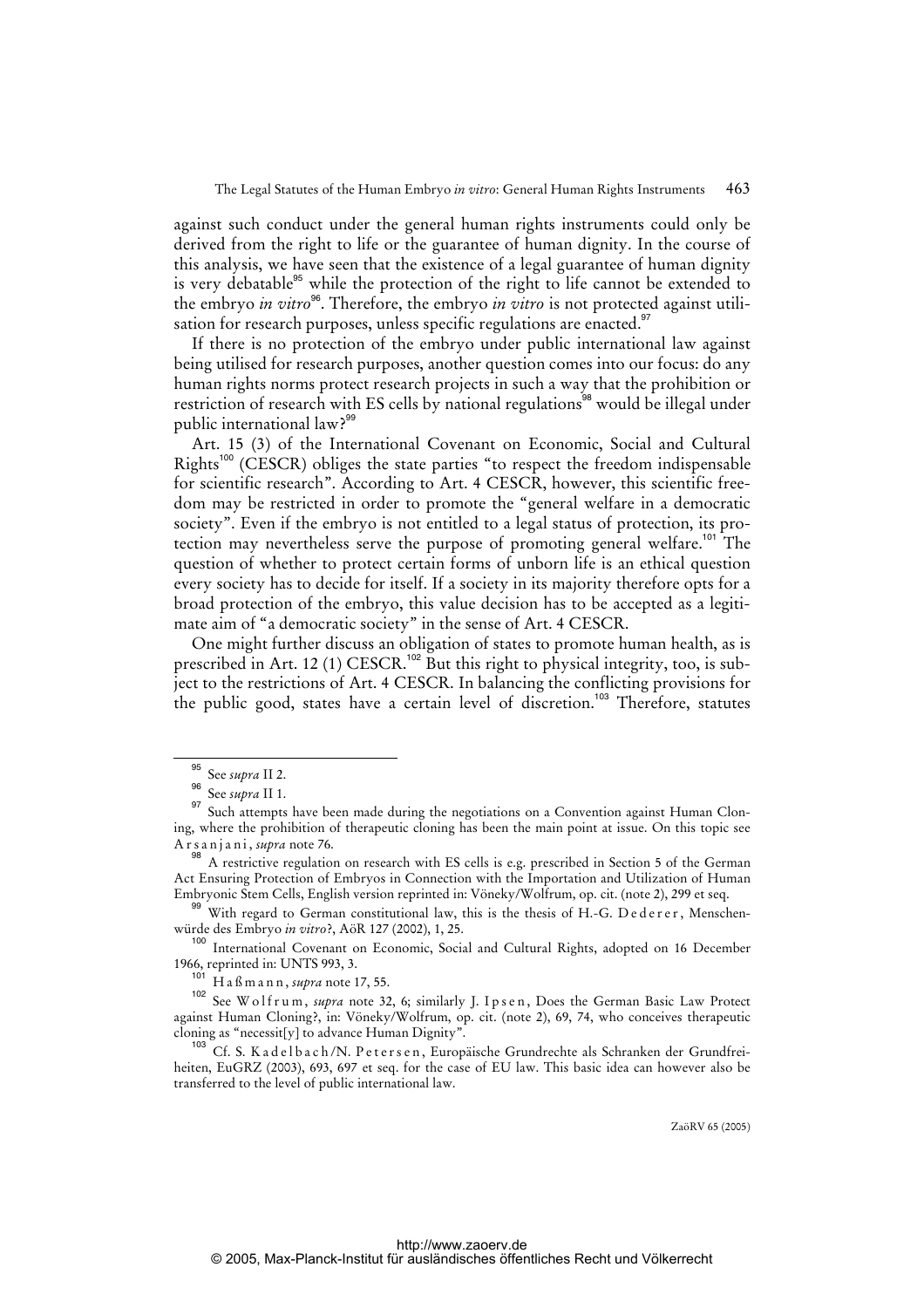restricting the freedom of therapeutic research would not *per se* infringe upon human rights if enacted for the purpose of embryonic protection.

# **2. Preimplantation Genetic Diagnosis**

Preimplantation genetic diagnosis (PGD) is a diagnostic procedure which is performed before the embryo is implanted into the woman's uterus. For this purpose, several embryos are created by either an *in vitro* fertilisation or an intraplasmatic spermatozoon injection. Usually three days after fertilisation when they consist of six to ten blastomeres, the embryos are tested for genetic disease. Those who are not affected by a genetic disease are implanted into the mother's uterus. This method is particularly attractive for couples aware of carrying a genetic defect they do not want to pass on to their children.<sup>104</sup> PGD is sometimes considered to be the more gentle alternative to prenatal diagnosis, which allows the termination of a pregnancy on the basis of medical indication.

On the other hand, there are many critics stressing that PGD has serious ethical implications.<sup>105</sup> But not every moral argument which is brought forward against PGD is of legal relevance. As public international law contains no specific regulations on PGD, it would only be illegal if it infringed upon conflicting general legal principles, in particular human rights.

## **a. Right to Life**

Because embryos with a detected genetic disease are not implanted into a uterus and therefore have no chance to develop into a human being, it is commonly claimed that PGD comes into conflict with the right of life<sup>106</sup> or even the dignity<sup>107</sup> of the concerned embryos. An infringement upon the right to life or the guarantee of human dignity presupposes however that the embryo is subject to such a legal right. As our analysis has shown, this is at least not the case for the field of public international law.<sup>108</sup>

<sup>&</sup>lt;sup>104</sup> R. K n o x, Preimplantation Genetic Diagnosis: Disease Control or Child Objectification?, St. Louis U. Publ. L. Rev. 22 (2003), 435, 438.

 $105$  For a comprehensive compilation of ethical objections against PGD, see S. G r a u m a n n, Zur Problematik der Präimplantationsdiagnostik, Aus Politik und Zeitgeschichte, B 27/2001, 17 et seq.

<sup>&</sup>lt;sup>106</sup> D.S. King, Preimplantation Genetic Diagnosis and the "New" Eugenics, J. Med. Ethics 25 (1999), 176 et seq.; with regard to German constitutional law see D e d e r e r , *supra* note 99, 21.

<sup>107</sup> G r a u m a n n , *supra* note 105, 20. B. H o l z n a g e l , Perspektiven der Stammzellforschung und der Präimplantationsdiagnostik: Rechtliche Grenzen und Normen, in: Siep/Quante (eds.), Der Umgang mit dem beginnenden menschlichen Leben (2003), 75, 82, considers PGD even to be in "evident collusion" with human dignity.

<sup>108</sup> See *supra* II 1 for the right to life and II 2 for human dignity.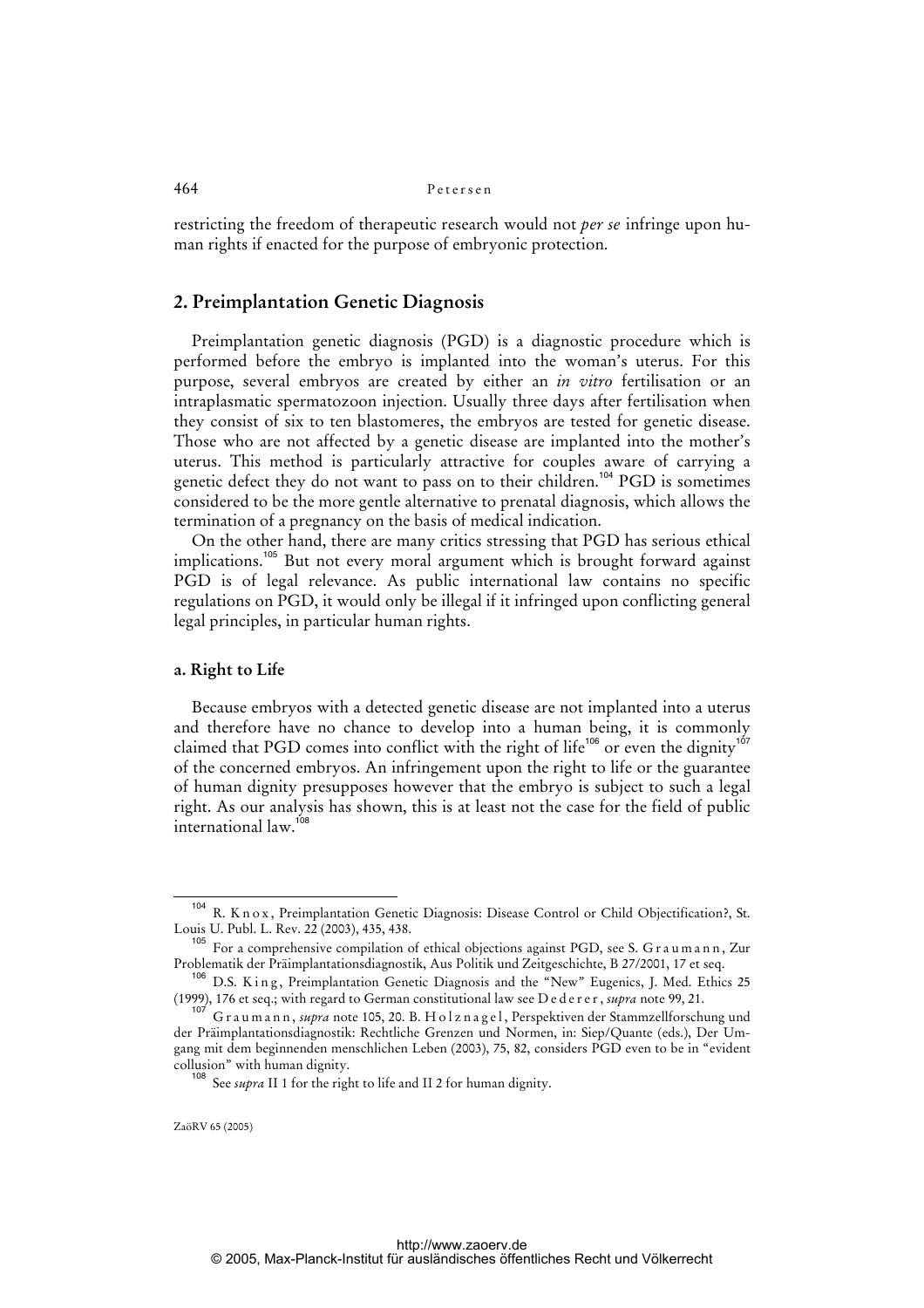## **b. Genetic Discrimination**

Another legally relevant argument against PGD concentrates on the aspect of genetic discrimination. PGD may lead to genetic discrimination in two ways. On the one hand, the method of selecting the embryos not suffering from a genetic disease for the pregnancy and destroying those with genetic defects could be considered as discrimination against the latter.<sup>109</sup> On the other hand, PGD could also be seen as indirect discrimination against human beings who have disabilities or are afflicted with genetic diseases. For the mere fact of distinguishing between a desirable and an undesired biological status would postulate a biological inferiority of the disabled.<sup>110</sup>

The first line of argumentation presupposes that the embryo is protected by a rule of non-discrimination. Such norms can be found in the majority of the general human rights treaties.<sup>111</sup> It would, however, be alien to the systematic structure of the human rights regimes to extend the scope of application of the general nondiscrimination rule farther than those of all other rights prescribed in the operative part of the concerned treaty. As even the right to life does predominantly not cover the embryo *in vitro*,<sup>112</sup> the same is applicable for the non-discrimination rule.

With regard to the second line of argumentation, not the scope of protection of the non-discrimination rule is concerned, but rather the question whether PGD constitutes discrimination against people with genetic diseases. The assumption of discrimination has its basis in associating the acknowledgement of the inferiority of a certain characteristic with a lack of respect for the person as a whole. However, this association is not compulsive. As there can be no doubt that disabled persons do not deserve less respect because of their disability, such a position would mean denying that certain biological characteristics are more desirable than others. But few people would honestly declare that they do not mind whether they are, e.g., deaf, blind or mentally handicapped. Therefore, accepting that every member of a society deserves the same respect in spite of possible disabilities does not mean acceptance of the equality of every biological characteristic. If, consequently, qualitative differentiations with regard to genetic statuses are possible, the selection of embryos according to biological characteristics does not *per se* constitute discrimination against people suffering from correspondant genetic diseases.

Thus, PGD infringes upon neither the right to life nor the rule of nondiscrimination and is therefore compatible with general human rights instruments.

In this sense F. B o d e n d i e k /K. N o w r o t h, Bioethik und Völkerrecht, AVR 37 (1999), 177, 192.

See B. Z y p r i e s, From Procreation to Generation? Constitutional and Legal-political Issues in Bioethics, in: Vöneky/Wolfrum, op. cit. (note 2), 107, 114.

<sup>111</sup> E.g. Arts. 7 UDHR, *supra* note 70; 26 CCPR, *supra* note 6; 1 (1) ACHR, *supra* note 58; 2 African Charter, *supra* note 62.

<sup>112</sup> See *supra* II 1.